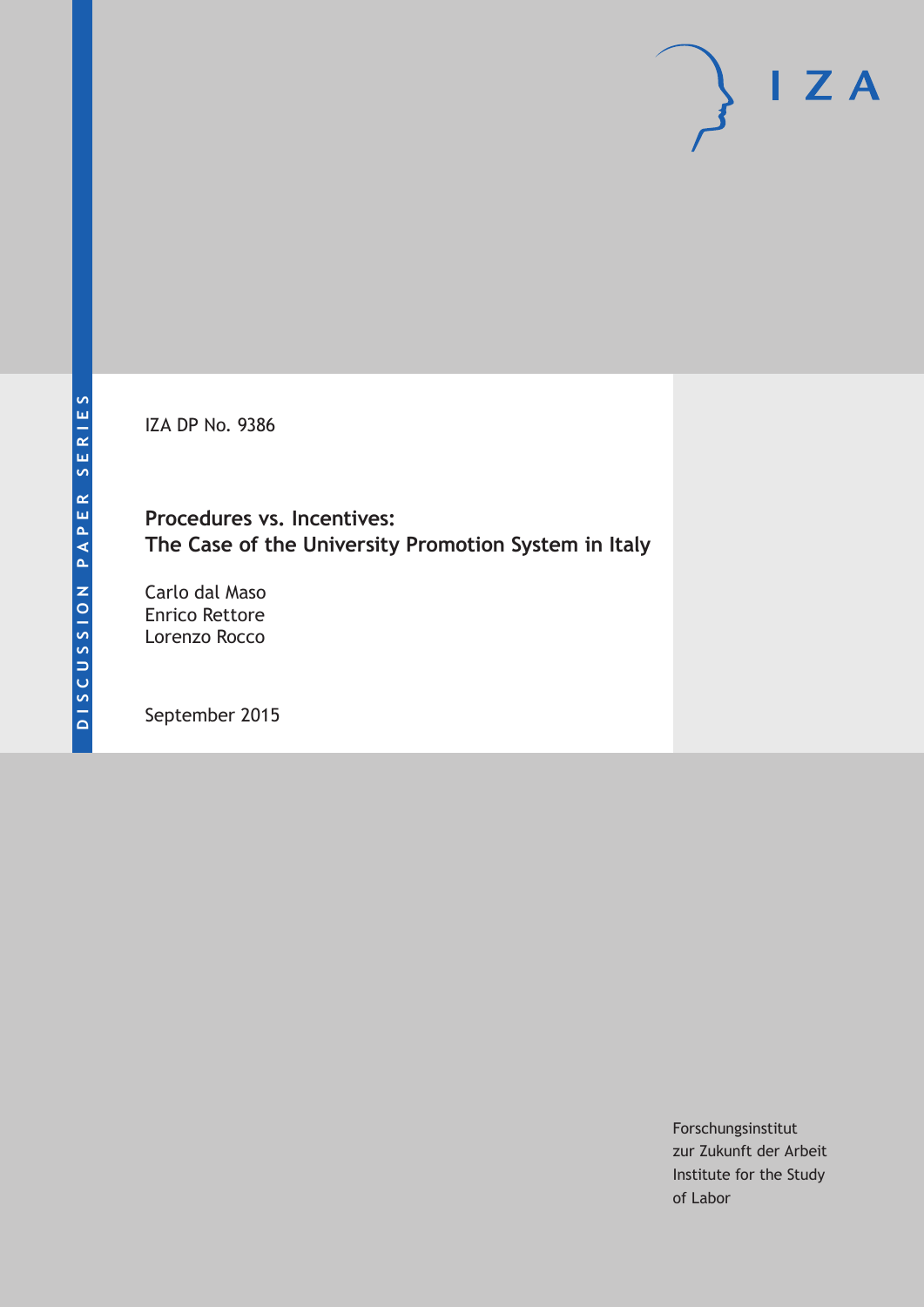# **Procedures vs. Incentives: The Case of the University Promotion System in Italy**

# **Carlo dal Maso**

*IMT Lucca* 

### **Enrico Rettore**

*University of Padova, FBK-IRVAPP and IZA* 

# **Lorenzo Rocco**

*University of Padova*

Discussion Paper No. 9386 September 2015

IZA

P.O. Box 7240 53072 Bonn Germany

Phone: +49-228-3894-0 Fax: +49-228-3894-180 E-mail: iza@iza.org

Any opinions expressed here are those of the author(s) and not those of IZA. Research published in this series may include views on policy, but the institute itself takes no institutional policy positions. The IZA research network is committed to the IZA Guiding Principles of Research Integrity.

The Institute for the Study of Labor (IZA) in Bonn is a local and virtual international research center and a place of communication between science, politics and business. IZA is an independent nonprofit organization supported by Deutsche Post Foundation. The center is associated with the University of Bonn and offers a stimulating research environment through its international network, workshops and conferences, data service, project support, research visits and doctoral program. IZA engages in (i) original and internationally competitive research in all fields of labor economics, (ii) development of policy concepts, and (iii) dissemination of research results and concepts to the interested public.

IZA Discussion Papers often represent preliminary work and are circulated to encourage discussion. Citation of such a paper should account for its provisional character. A revised version may be available directly from the author.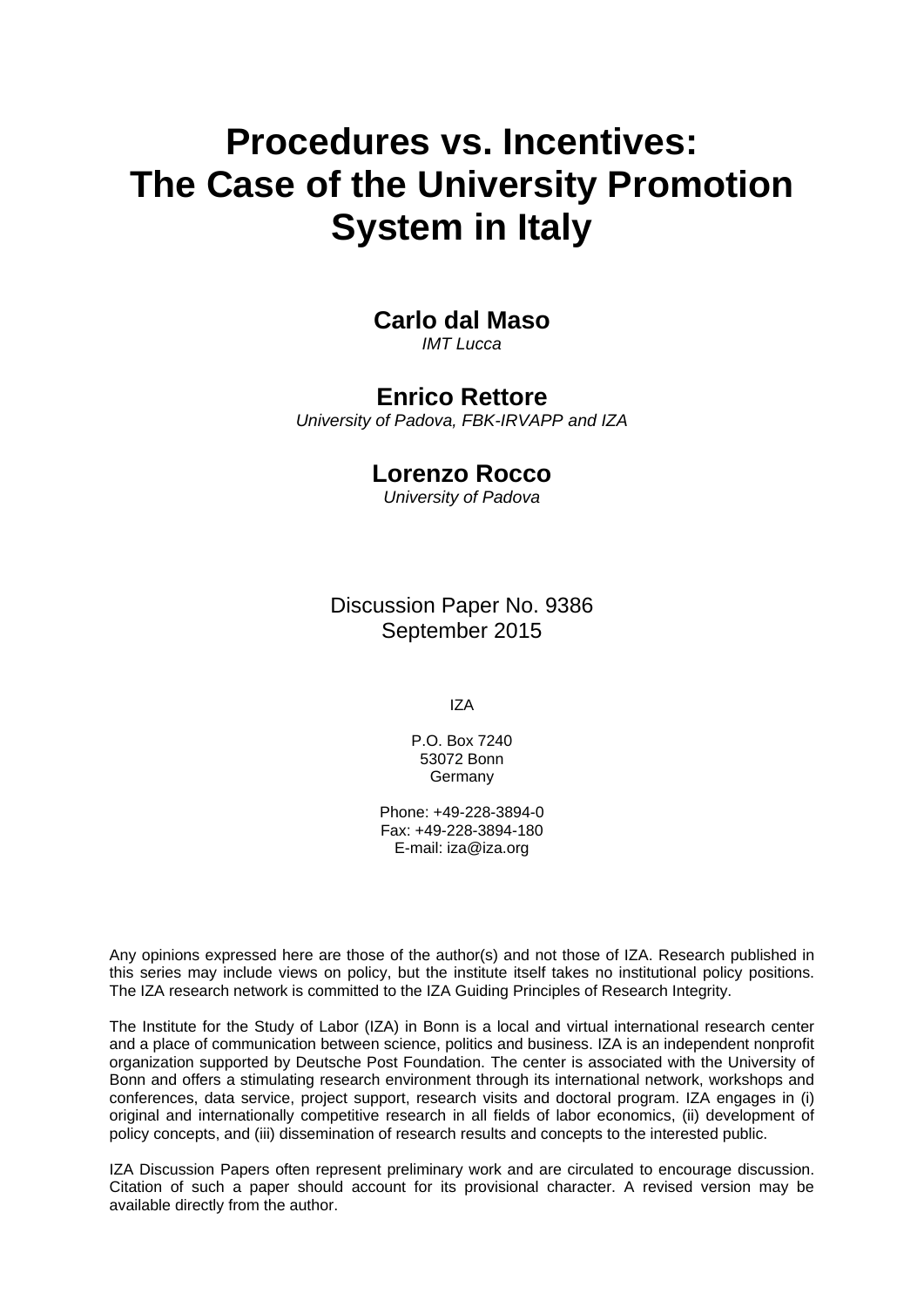IZA Discussion Paper No. 9386 September 2015

# **ABSTRACT**

# **Procedures vs. Incentives: The Case of the University Promotion System in Italy**

A common observation is that individuals strive to neutralize the effect of procedural rules designed to drive choices away from their private optimum. An example of this phenomenon is offered by the reaction of Italian academia to two reforms that modified the procedures of recruitment and promotion, by introducing random selection of the examiners not appointed by the recruiting school and reducing from two to one the number of candidates to be qualified. We model the negotiation occurring within evaluation committees and test the decision rule implied by the theoretical model on the sample composed of all selections to associate and full professorship initiated by the Italian schools of economics between 2004 and 2011. Particularly, we investigate whether these reforms decreased the relative weight of the examiner appointed by the recruiting school on committee's decision. Empirical results suggest that both reforms had little if no effect on examiners' weights.

JEL Classification: D71, M51, I2

Keywords: university recruitment, incentives, negotiation, formal procedures

Corresponding author:

Lorenzo Rocco Department of Economics University of Padova Via del Santo 33 35121 Padova Italy E-mail: lorenzo.rocco@unipd.it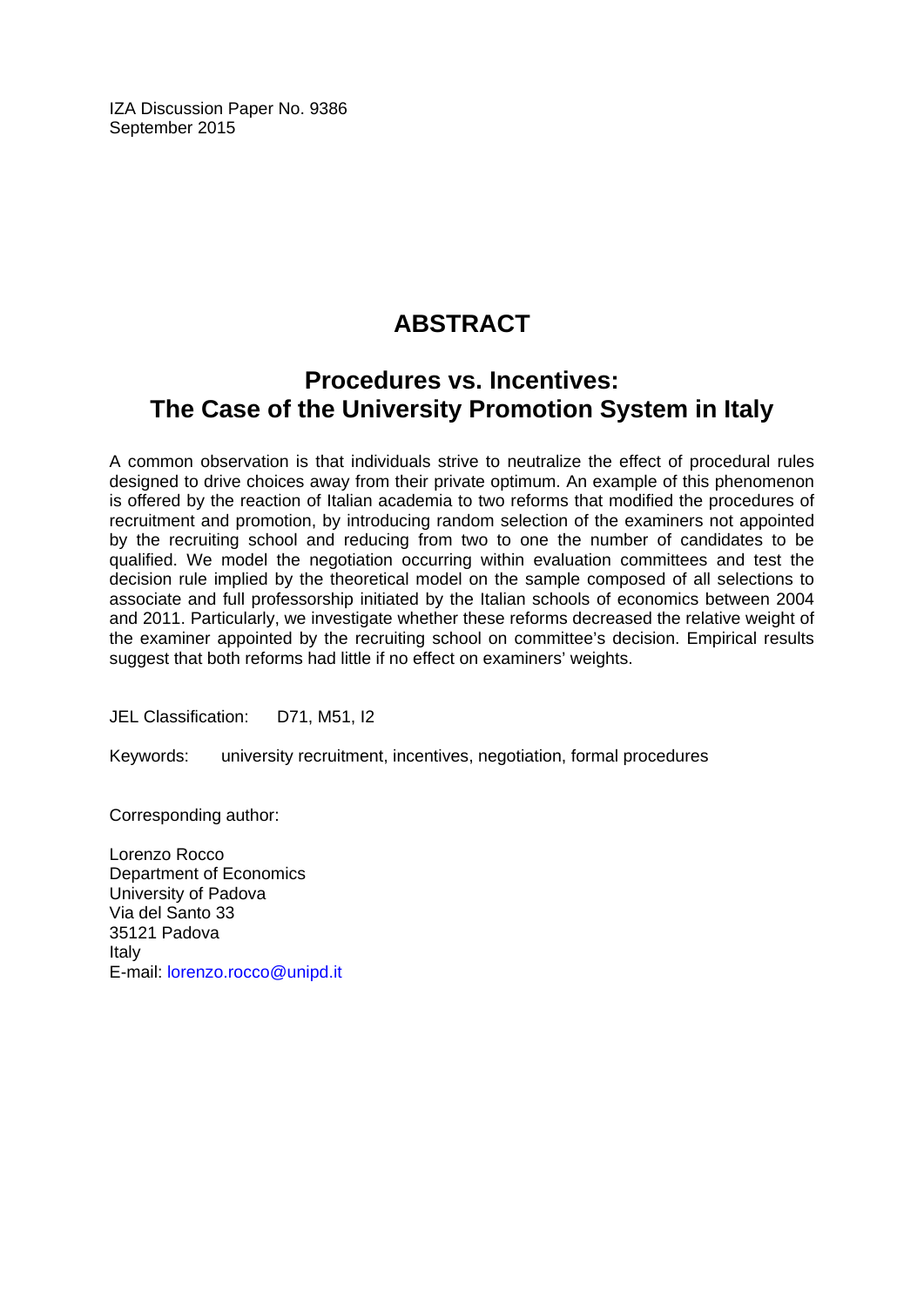# 1 Introduction

When a formal procedure is introduced to constrain individual behavior, a strategic reaction should be expected. Often, people struggle to complying with the procedure without being forced to change their optimal choice, in so doing bypassing the spirit and the purpose of the norm.

An example of this phenomenon is provided by two reforms of recruitment and promotion of professors in Italian academia. The first reform, enacted in 2008, introduced the principle of randomization in the composition of the local evaluation committees. Before, one member of the committee was appointed by the school calling for the position and four members were professors elected by all peers nationwide. After the reform the four external examiners were randomly drawn from a list of peers. The second reform, introduced in 2005, suspended in 2008 and soon restored, reduced from two to one the number of candidates to be qualified in each local selection (called *concorso*). In both cases the declared purpose was that of enhancing the independence of the external examiners, reducing collusion within each committee and by that way making recruitment and promotion more meritocratic.

In this paper we evaluate the effect of such reforms. We first propose a model of candidates' qualification from which we derive the committee's optimal decision rule. The latter has a simple empirical counterpart that we estimate on all *concorsi* held in Italy between 2004 and 2011 and called by the schools of economics. Particularly, we estimate the relative weight of the internal examiner on committee decisions.

Our results suggest that both reforms did not significantly altered the preeminent role of the internal examiner on recruitment and promotion decisions, supporting the claim that Italian academia was able to neutralize the effect of the new procedures and continue its business as usual.

This result is not surprising given that the reforms modified only procedural aspects of recruitment but did not alter the fundamental incentives of academia and academics. Indeed, both reforms were introduced in a context of low-powered incentives, where funds were equally distributed among universities, professors salary depended on seniority only, while high quality teaching or strong scientific productivity played no role. Professors directly managed their institutions and their power and rents depended on colleagues' consensus. Hence, rather than being considered a resource, the most productive candidates in the *concorsi* were perceived as a threat, as they could have altered the *status quo* in the schools. Quite the opposite, the preferred candidates were those offering enough guarantees regarding their willingness to preserve and support the status quo.

Our analysis is related with Perotti (2002) and Durante et al. (2011). They look at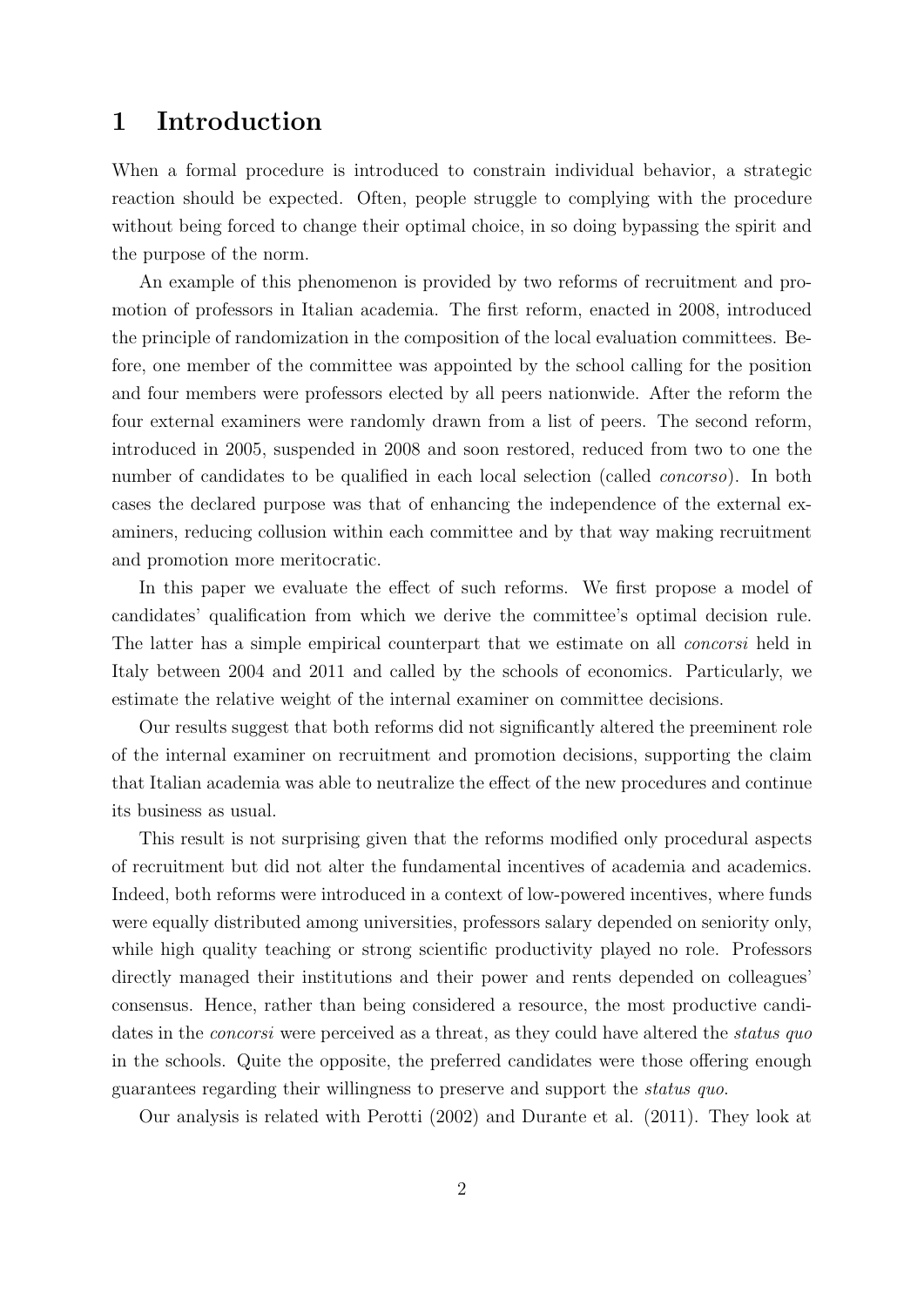the selections held in Italy immediately after the decentralization of recruitment occurred in 1998. Perotti (2002) concludes that decentralization did not achieve a higher degree of meritocracy compared to the previous system. Being a candidate affiliated or well connected to the recruiting school had a dominant influence on the probability of being qualified and appointed, especially when the scientific productivity of the evaluation committee was below the median. Interestingly, Perotti (2002) analyzes the determinants of the number of votes that external examiners received and finds no relation with their scientific record. Durante et al. (2011) study familism/nepotism in academic promotions by looking at the pattern of family names in the recruiting university and among the candidates. They find a strong association between civic capital measured at the province level and nepotism and argue that while decentralization increased the possibility to behave opportunistically everywhere, misconduct increased mainly in the areas poor of civic capital. A recent contribution by Di Paola and Scoppa (2011) exploits the random composition of the evaluation committees (the same reform we analyze in this paper) to establish whether promotions are affected by gender bias. They follow the same approach adopted by Bagues and Esteve-Volart (2007) that investigate gender bias in national public exams to access four main corps of the Spanish Judiciary over 1987- 2005, Zinovyeva and Bagues (2011) that estimate gender bias in academic promotions in Spain, and in Zinovyeva and Bagues (2012) that study the role of connections compared to productivity. Also Combes et al.  $(2008)$ , by using the French data of the *agrégation* nationale between 1984 and 2003, assess the relative importance of scientific production compared to professional links between candidates and evaluators.

Our paper is organized as follows. Section 2 illustrates some features of the institutional background, Section 3 discusses the dataset and Section 4 introduces the model. Section 5 presents the empirical implementation. Results are reported in Section 6. Possible alternative explanations of our findings are discussed in Section 7. Conclusions and technical appendices follow.

# 2 Institutional Background

Italian concorsi have been widely criticized for not selecting the best candidates, reflecting the scarce attention of academia to meritocracy. The features of the public university funding prevailing between 1999 and 2010 help understanding what incentives universities, schools and academics faced in that period. There were neither a nationwide evaluation of university productivity or a firmly established link between funding and performance. Before 2009 universities were assigned government funds - the so called Fondo di Finanziamento Ordinario (FFO) - on a completely egalitarian basis, regardless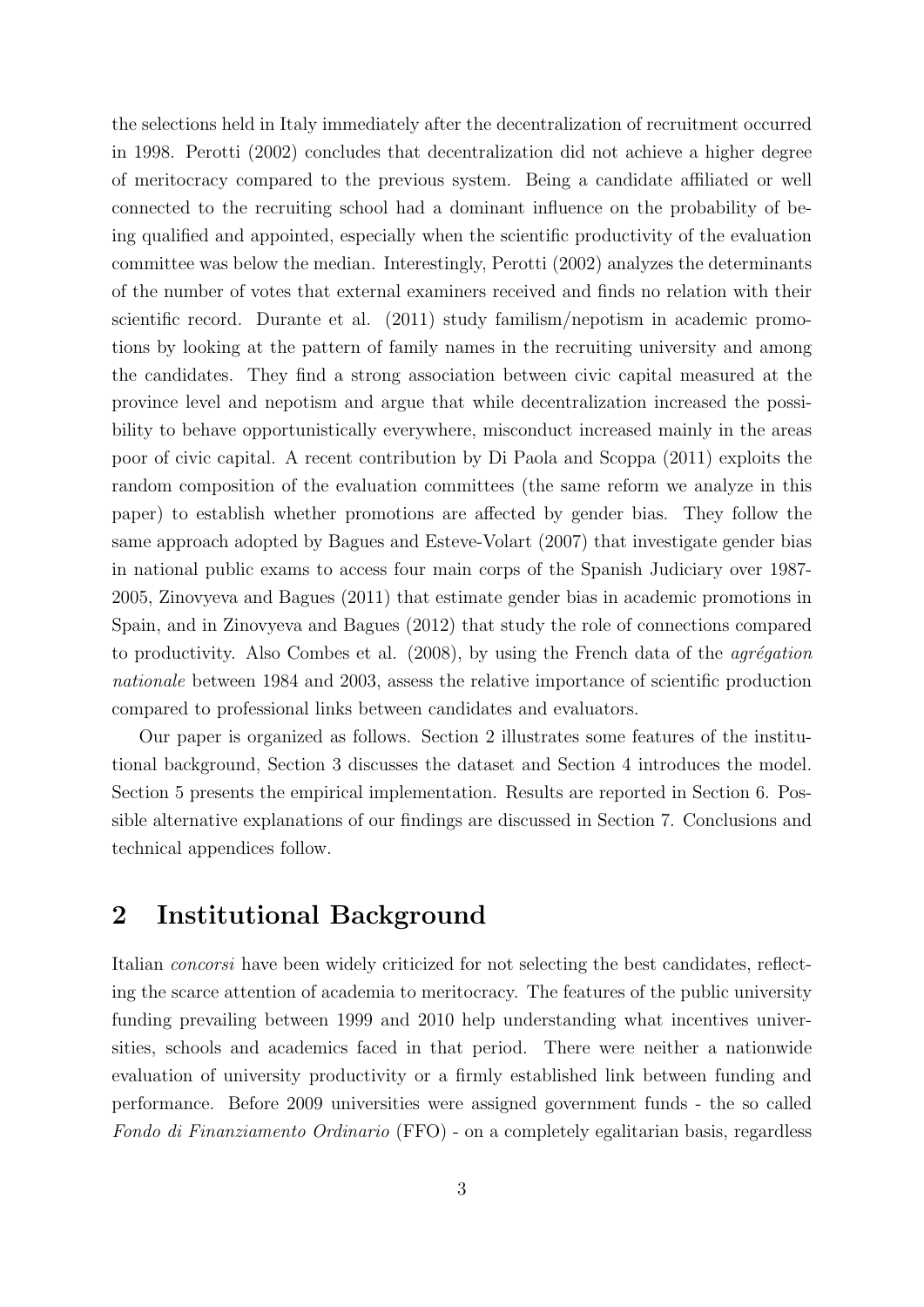of their performance in research and teaching. Salaries increased each other year for everyone by the same proportion and career progression depended very little on publications and productivity (Perotti, 2002). Professors were subject to very few obligations regarding teaching and research. Overall, university provided decent rents to academics, in terms of a prestigious social position, a good salary, the possibility of carrying on external professional activities.<sup>[1](#page-5-0)</sup>

There is some consensus - even if based only on anecdotal evidence - that Italian academy was quite successful in preserving and maximizing its rent, an achievement generally incompatible with a meritocratic recruitment.[2](#page-5-1) The decentralized promotion system introduced in 1998, by which a school with a vacancy was allowed to call a concorso, offered schools the possibility of recruiting the candidates fitting better with their needs and, by enlarging the opportunities of collusion, favored the purpose of maintaining the status quo. Academics affiliated to different schools jointly determined the outcome of several concorsi, by mutually agreeing on the principle that each school had the indisputable right of deciding who was to be hired, regardless of any consideration of candidate's scientific merits. As discussed by Perotti (2002) also examiners with good scientific records that participate to evaluation committees often accepted this principle, because they knew that any deviation from the collusive equilibrium could have been punished in the future concorsi that their own schools would have opened.

Collusion was also favored by the rules governing concorsi. Candidates were evaluated by a committee made up of five professors: one member of the committee was appointed by the recruiting school (internal examiner) and the other four came from different universities (external examiners). The evaluation committee selected a fixed number of candidates to be qualified (called *idonei*) and the recruiting school had the option, but not the obligation, of appointing one idoneo of its choice. The appointed idoneo was the winner of the *concorso*. The remaining *idonei* could be appointed by any other university, including those the external examiners came from, within two or three years. Between 1999 and 2008 external examiners were elected by the whole national body of full professors in the same scientific field, a procedure that allowed the election of external examiners to be "managed" in order to obtain committees accommodating

<span id="page-5-0"></span><sup>&</sup>lt;sup>1</sup>Nevertheless, the absence of a link between productivity and remuneration or career progression does not imply that the generality of Italian professors were inactive, nor that they did not care about their publication record. It means only that good research was not promoted by the university system and that it ultimately rested on the intrinsic motivation and good will of individuals and schools.The situation might improve in the next future. In 2011 the national agency of evaluation (ANVUR) became fully operational and the first nationwide assessment of research production (VQR 2004-2010) terminated in 2014. Since 2009 a small share of the FFO has been linked to some productivity indicators (this share was 7 percent of total funding in 2009 and increased up to 15 percent in 2013).

<span id="page-5-1"></span><sup>&</sup>lt;sup>2</sup>Indeed, recruiting highly productive scholars, more interested in scientific achievements than on rents, would likely alter the status quo.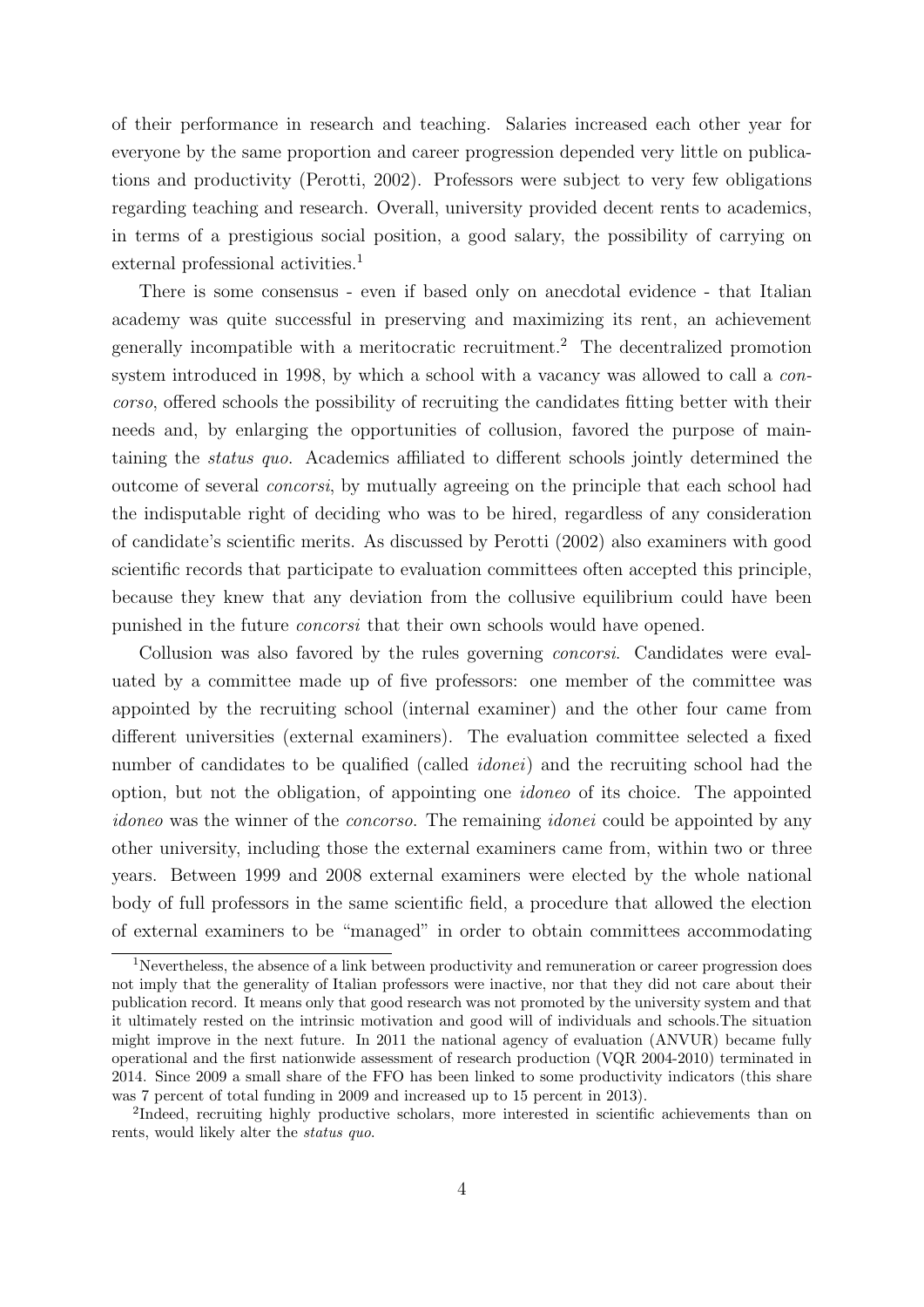the will of the recruiting school (Perotti, 2002). Between 1999 and 2001 three candidates in each concorso could be qualified. Between 2002 and 2005, this number decreased to two (the double qualification system). Having more than one qualification left room for extensive "horse-trading" between internal and external examiners and between schools. The internal examiner could more easily obtain the qualification of his preferred candidate by promising of voting for the preferred candidate of an external examiner for the second *idoneità*.

This system underwent two reforms. The first regarded the composition of evaluation committees. Since 2007, external examiners were randomly selected from a (long enough) list of professors. The purpose of the reform was that of making more difficult to manipulate the composition of the evaluation committee and of increasing the independence of the external examiners, by this way reducing the weight of the internal examiner and the recruiting school on the final decision. The second reform regarded the number of idonei in each concorso. Since 2005 only one candidate could qualify for each position (the single qualification system). This decision lasted little and two qualifications were re-introduced in 2007. Eventually, following public condemnation, the single qualification system was re-established in 2008. Figure 1 depicts this dynamic.<sup>[3](#page-6-0)</sup>

#### [FIGURE 1 ABOUT HERE]

These reforms modified two formal rules of the concorsi with the purpose of inducing committees to select better deserving candidates even if in contrast with the desires of the recruiting school. In fact, these reforms contradicted the logic of the decentralized system and recognized that schools had little incentive to hire and promote on a meritocratic basis. However, hardly are downstream interventions effective if not accompanied with more radical reforms able to modify fundamental incentives. Indeed, if schools agreed even implicitly - on the principle that each of them is free to decide who is to be hired, then neither the way external examiners are selected, nor the number of idonei would matter for the final outcome of a concorso.

### 3 Theoretical model

We model the selection procedure as a negotiation between internal and external examiners. The model presented in this section refers to the case of double qualification. The single qualification setting may be interpreted as a special case and will be discussed in Appendix B.

<span id="page-6-0"></span><sup>3</sup>Since 2012 a new centralized recruitment system has been introduced and the first promotions and recruitment based on the new system have taken place in 2014.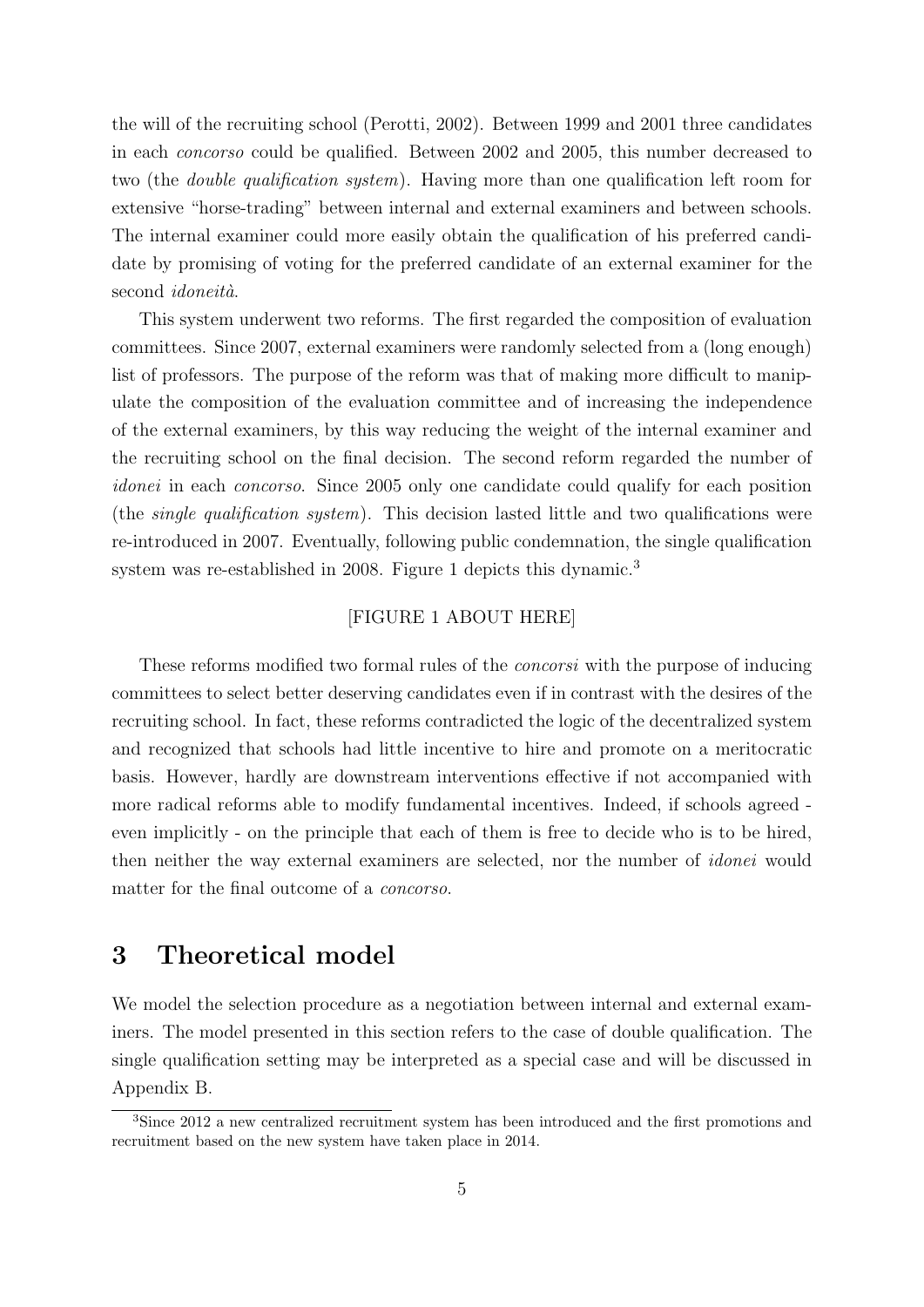Suppose that a continuum of aspirant professors apply to a concorso. Define the quality of each candidate as the set of his relevant characteristics and let it be summarized by a uni-dimensional measure, denoted h, with  $h \geq 0$ . Each candidate has a particular value of h.

Evaluation committees receive and examine candidates curricula and eventually decide who are the *idonei*. To simplify the analysis we assume that the committee is composed by one internal examiner and only one external examiner.[4](#page-7-0) We also assume that the internal examiner shares the same preferences of the recruiting school, so that any agency problem can be set aside.

Internal and external examiners negotiate over which applicants should qualify. Next the internal examiner, on behalf of the recruiting school, decides whether to appoint and what candidate to appoint.<sup>[5](#page-7-1)</sup>

Each party conceives an ideal candidate and weights each applicant according to the distance from such ideal. Each party's ideal is a candidate that perfectly reflects party's characteristics, i.e. with a h score equal to party's h. By this characterization we capture the preference for preserving the *status quo* that was prevalent in the Italian university in those years.[6](#page-7-2)

We formalize the negotiation between internal and external examiners and the subsequent decision of the internal examiner as a modified "collective model" (see Chiappori,  $1988$ <sup>[7](#page-7-3)</sup> with a guarantee of minimum payoff to the internal examiner. Thus, committee preferences are described by a weighted average of its members payoffs. In this welfare function the "Pareto weights" reflect the relative bargaining power of the two parties or their relative influence on the committee decision. The guarantee of minimum payoff accounts in a simple way for the option that the internal examiner has to refuse of appointing one of the idonei if they are both too far from his ideal. Upon refusal he receives a minimum payoff equal to the option value, exogenously fixed, of organizing another selection in the future and recruiting someone else possibly closer to his prefer-

<span id="page-7-0"></span><sup>&</sup>lt;sup>4</sup>The latter assumption implies that the preferences of the external examiners can be summarized by those of a representative agent.

<span id="page-7-1"></span><sup>&</sup>lt;sup>5</sup>This formalization is consistent with empirical data: typically committees seek an agreement among all examiners or at least of four out of five. Both anecdotal and empirical evidence exclude that the final decision in a *concorso* could be obtained by means of majority voting or other procedures that do not involve communication, coordination, mediation and compromise among examiners. Partly the search for an agreement is sponsored by the rules governing the recruitment procedures (e.g. most evaluation criteria are stated by the law and additional criteria need to be approved by the committee and bind all examiners evaluation), partly unanimity serves to discourage future plaints by the non qualified candidates and partly unanimity is the result of collusion and the mutual agreement on the principle of "right-to-decide" of each recruiting school.

<span id="page-7-2"></span><sup>&</sup>lt;sup>6</sup>A school with an open vacancy that calls for selection procedure wants to preserve and reproduce its average quality, a strategy which guarantees the stability of the existing internal equilibria.

<span id="page-7-3"></span><sup>7</sup>The collective model is commonly used to represent the choice of a household composed of several members with different preferences.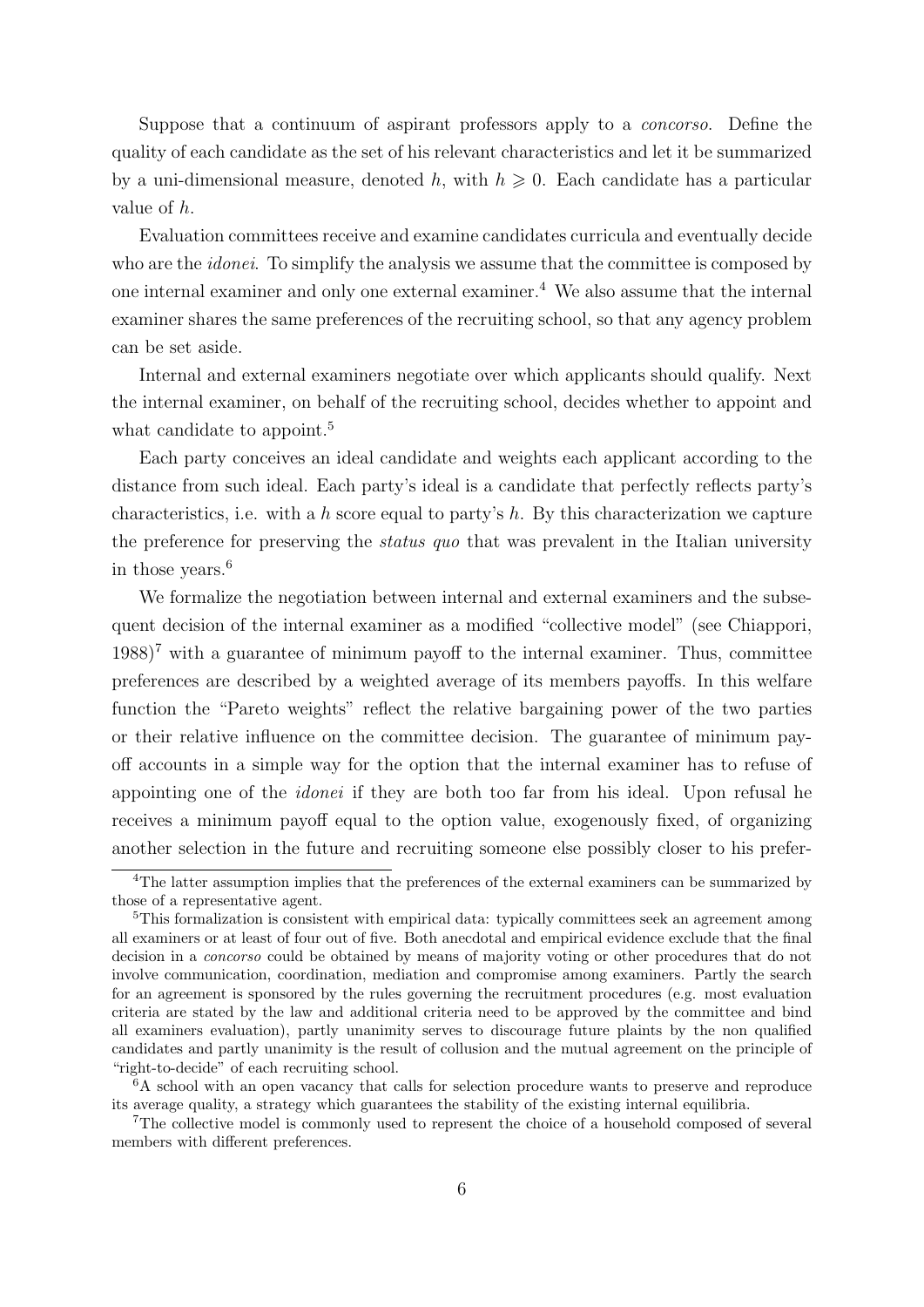ences. No such guarantee protects the external examiner. The inclusion of this device in the model serves to account for the relevant proportion of concorsi that end up with no appointment between 2004 and 2011, as we shall illustrate in the next section.

Formally, examiners utility function is defined as

$$
U_i = -\alpha (h_i - h_1)^2 - (1 - \alpha)(h_i - h_2)^2
$$
  
\n
$$
U_e = -\beta (h_e - h_1)^2 - (1 - \beta)(h_e - h_2)^2
$$
\n(1)

where subscript i and  $e$  identifies internal and external examiners respectively, U is the utility function,  $h_1$  and  $h_2$  are the qualities of the two qualified candidates,  $h_i$  and  $h_e$ are the qualities of the examiners and, finally,  $\alpha$  and  $\beta$  are preference parameters over candidates of the internal and external examiners, respectively. We assume  $\alpha > \frac{1}{2}$  so that idoneo 1 will weight more than *idoneo* 2 in the internal examiner utility function. Thus, at equilibrium idoneo 1 will be closer than idoneo 2 to the internal examiner ideal, and, in case of recruitment, he will be the chosen candidate (i.e. the winner).

Once two idonei have been identified, the internal examiner will appoint idoneo 1 if the utility  $U_i$  he derives from the selection procedure exceeds his minimum payoff  $\bar{U}_i$ . Otherwise, no one will be appointed and the *concorso* concludes with a *failure*. From the external examiner's viewpoint failure has pros and cons. On the pros side, in a failure, the external examiner obtains two idonei relatively close to his bliss point. On the cons side, although the two idonei may be appointed by other schools within two or three years, appointment is not guaranteed and it will certainly take time. Moreover the external examiner will be held responsible for the waste of resources suffered by the recruiting school and he will be at risk of being sanctioned in future selections procedures. We assume that the cost of a failure to the external examiner is exogenous and equal to  $\delta$ .

Formally, the problem that internal and external examiners face is that of maximizing

<span id="page-8-0"></span>
$$
W = \begin{cases} \gamma U_i + (1 - \gamma)U_c & \text{if } U_i \ge -\bar{U}_i \\ \gamma \bar{U}_i + (1 - \gamma)(U_c - \delta) & \text{if } U_i < -\bar{U}_i \end{cases}
$$
 (2)

with respect to  $h_1$  and  $h_2$ , where  $\gamma$  is the "Pareto weight" of the internal examiner. The first line corresponds to the *appointment regime*, where *idoneo* 1 will be eventually recruited, and the second to the failure regime, where two candidates are qualified but no one will be recruited.

Being the problem discontinuous, the two regimes have to be analyzed separately. Formally each regime involves a constrained maximization in its own. In Appendix A we show that, if  $\delta$  is small enough, the solutions of problem [\(2\)](#page-8-0) is either the unconstrained solution of the appointment regime or the unconstrained solution of the failure regime,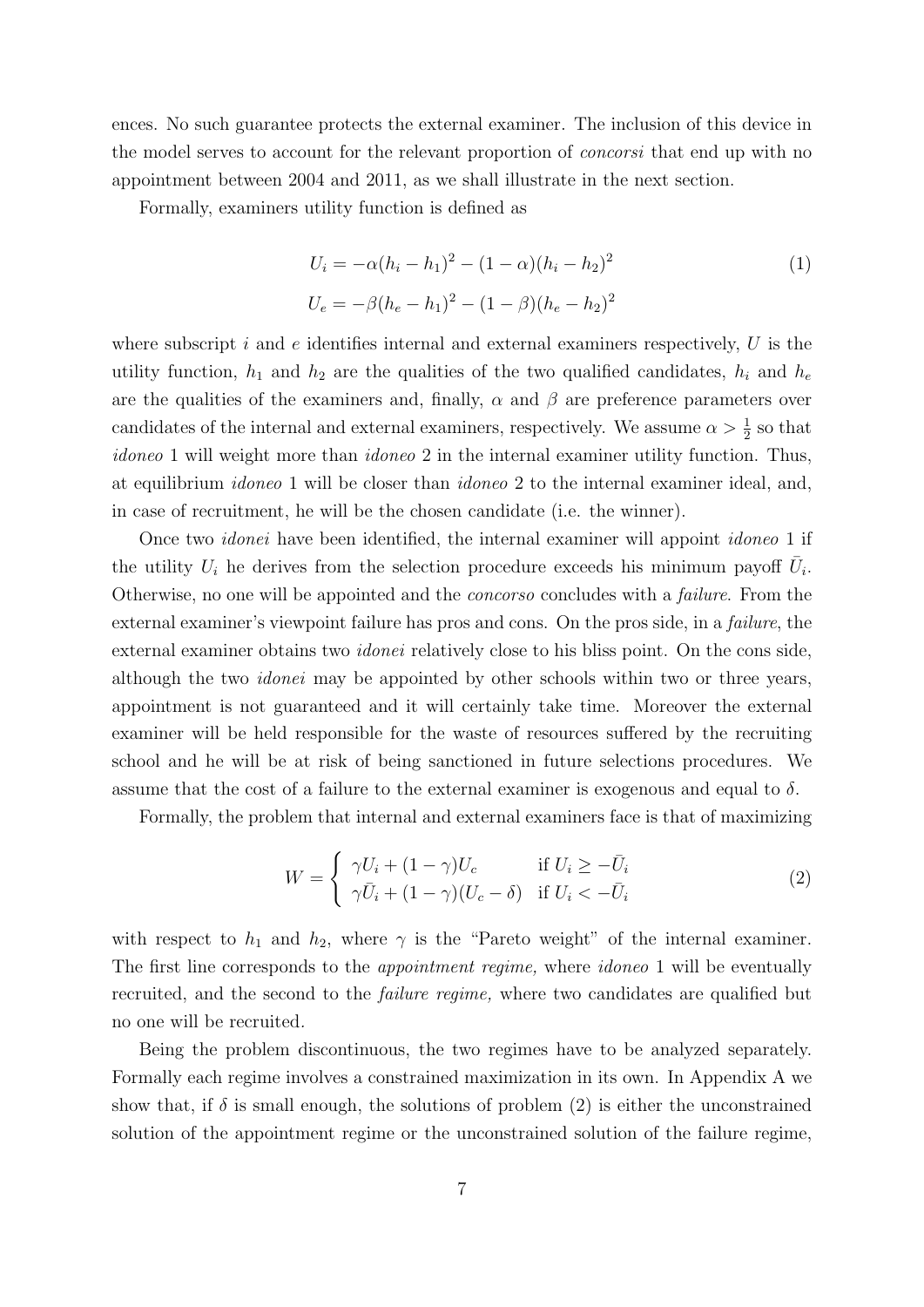depending on the values of the parameters<sup>[8](#page-9-0)</sup>.

Precisely, the optimum of [\(2\)](#page-8-0), which represents the decision rule of the committee, is

$$
\begin{cases}\nh_1^* = \frac{\alpha \gamma}{K} h_i + \frac{\beta(1-\gamma)}{K} h_e \\
h_2^* = \frac{(1-\alpha)\gamma}{1-K} h_i + \frac{(1-\beta)(1-\gamma)}{1-K} h_e\n\end{cases} \quad if \ (h_i - h_e)^2 \leq \Delta
$$
\n(3)

and

$$
\begin{cases}\nh_1^* = h_e & \text{if } (h_i - h_e)^2 > \Delta \\
h_2^* = h_e\n\end{cases} \tag{4}
$$

where  $K = \alpha \gamma + \beta(1 - \gamma)$  and  $\Delta$  is a complex function of the parameters  $(\alpha, \beta, \gamma, \delta, \bar{U}_i)$ defined in Appendix A.

Indeed, if the distance between the internal and external examiner's bliss points is not too large, the solution of the negotiation will satisfy the internal examiner and the appointment of idoneo 1 will conclude the procedure. In this case both idonei have characteristics located between the bliss points of the two examiners and they will be closer to the internal examiner bliss point the higher his weight (for any fixed preference parameters  $\alpha$  and  $\beta$ ). Instead, when such distance exceeds a well defined threshold, the outcome of the concorso will be a failure, no candidate will be appointed, but the two idonei h score will coincide with the bliss point of the external examiner.

Quite similarly, in the single-qualification case we have

<span id="page-9-1"></span>
$$
h_1^* = \gamma h_i + (1 - \gamma)h_e \quad \text{if } (h_i - h_e)^2 \leq \Theta \tag{5}
$$

and

<span id="page-9-2"></span>
$$
h_1^* = h_e \quad \text{if } (h_i - h_e)^2 > \Theta \tag{6}
$$

where  $\Theta$  is a function of the parameters  $(\gamma, \delta, \bar{U}_i)$ . We refer to Appendix B for a formal derivation of the single-qualification case.

### 4 Data

Our data include all concorsi to associate and full professorship called by Italian schools of economics (*facoltà di economia*) and concluded between 2004 and 2011. We have discarded all competitions in non-core scientific areas (foreign languages, informatics, sociology) and focused on economics, management, law and quantitative disciplines (stats and maths). In Table 1 we report the number of concorsi by year of the call, distinguish-

<span id="page-9-0"></span><sup>8</sup> In other words the optimum of the problem never occurs at the discontinuity frontier of the objective function W.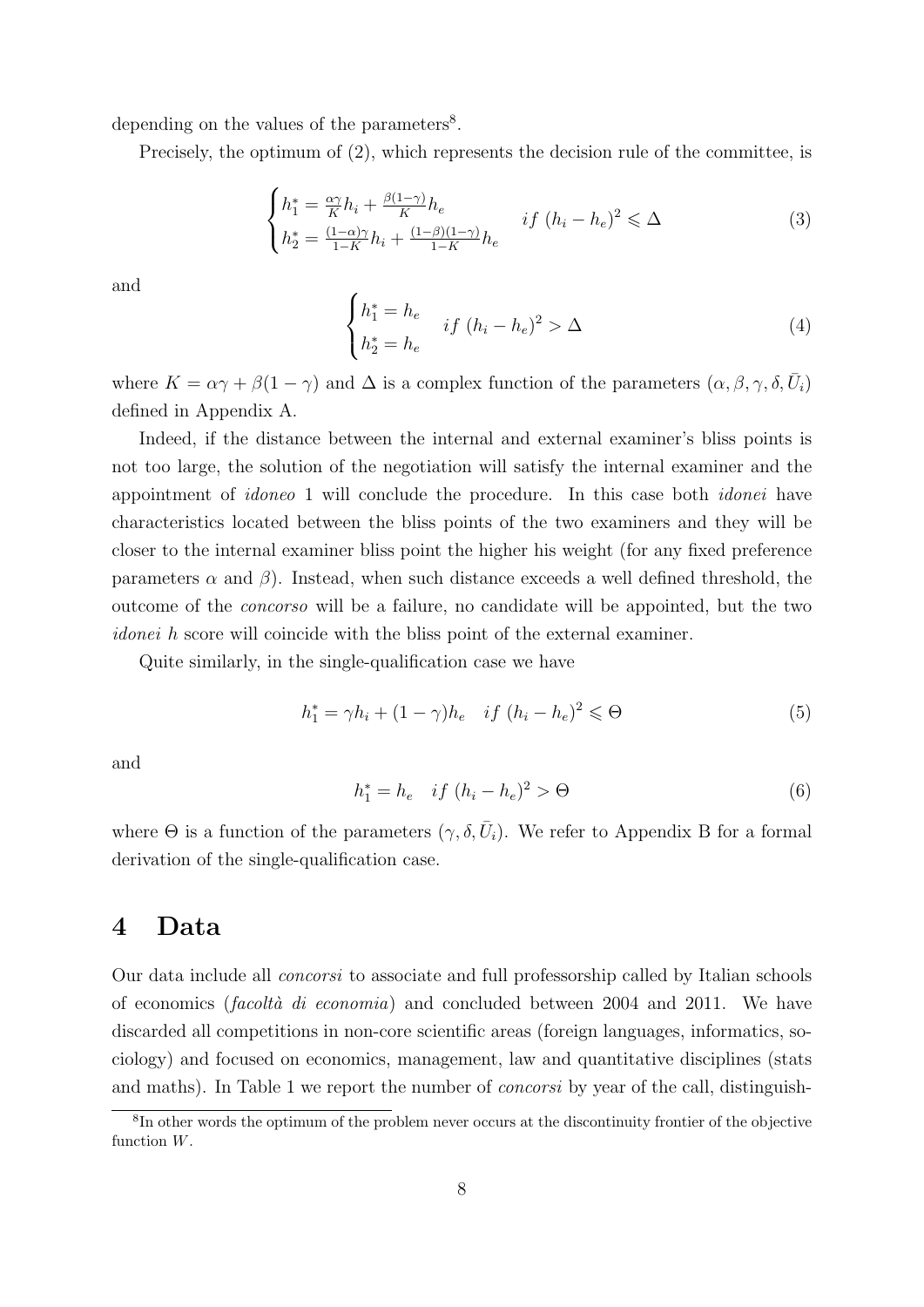ing between concorsi with elected committees (Pre-reform) and with randomly selected committees (*Post-reform*) and between *concorsi* with one or two qualifications.<sup>[9](#page-10-0)</sup>

#### [TABLE 1 ABOUT HERE]

Quite surprisingly, more than 10 percent of all concorsi ended up without winners, i.e. the recruiting school eventually decided not to appoint any qualified candidate. We refer to these cases as failures (see Table 2). We have investigated what justification was provided by the recruiting schools in case of failure: in most cases the reason for non appointing was a major misalignment between idonei's characteristics and the characteristics of the position the school posted in the call.[10](#page-10-1)

#### [TABLE 2 ABOUT HERE]

Data include biographical information of all examiners and qualified candidates, the names of the *idonei* and of the winner (if any) for each competition, the dates of the call and of the end of the procedure. We do not have information on candidates who apply for the position but eventually did not qualify.

Perhaps the most critical choice in this study is how to measure candidates' and examiners' quality. To be fully consistent with the model we should consider an index that combines scientific productivity, teaching quality and all other characteristics that might be relevant in a selection procedure. Being data on all these dimensions unavailable - if not unobservable altogether - we focus on scientific productivity assuming that it is an unbiased predictor of candidates' and examiners' overall quality.

Scientific productivity is the only dimension that is measurable for all subjects involved in our analysis in an objective manner. We adopt the h index proposed by Hirsch, an index which takes into account both quantity and impact of each scholar scientific production. For instance, an h-index equal to n indicates that a researcher has published at least n papers cited by at least n other publications belonging to the same dataset. By construction, the index is robust to cases of scholars with few but highly cited papers as well as of authors with lot of papers with only a modest impact on the scientific community.

We have collected the h-index of all qualified candidates, examiners and the entire faculty of the recruiting school, from the "Publish or Perish" software (Harzing, 2007) which exploits the Google Scholar database of publications and citations. Eventually, we

<span id="page-10-0"></span><sup>9</sup>Note that in 2007 there are no calls. This happened because the introduction of new rules forced the Minister to postpone all outstanding competitions. The procedures for the concorsi called for in 2008 where suspended for almost two years and they ended up in 2010 and 2011.

<span id="page-10-1"></span><sup>&</sup>lt;sup>10</sup>There are two cases where faculty motivated the decision with budget problems or a major reorganization of teachings underway. We have excluded these cases from our dataset.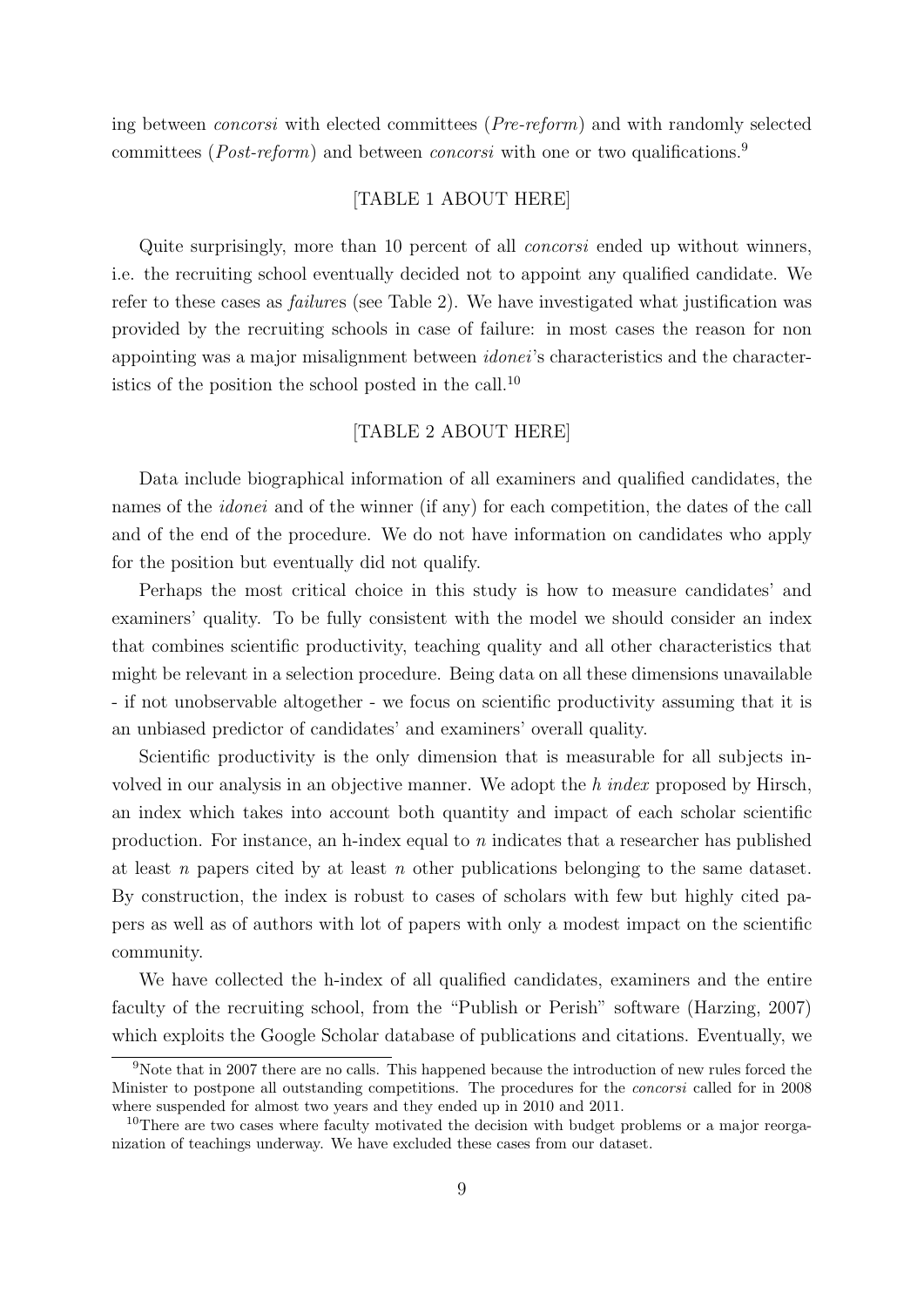have collected the h-index of candidates, examiners and faculty members for almost 500  $concosi$  between 2004 and 20[11](#page-11-0) making up a database of about 36000 entries.<sup>11</sup> The choice of measuring scientific productivity over the Google Scholar data, which includes not only published articles and books but also gray publication such as working papers and reports, depends on the fact that we need information for quite different scientific areas (e.g. law v.s. economics) with quite different publication traditions. Furthermore, Google Scholar is the most comprehensive search engine for social sciences (Harzing and Van der Wai, 2008).

We use as an unbiased predictor of  $h_1$  and  $h_2$ , candidates qualities, their own h-index as of the date of the call,  $h_e$  by the average h-index of the four external examiners in each evaluation committee and  $h_i$  by the average h-index of the faculty of the recruiting school in the same field of the position to be awarded. This way we make operational our assumption that the internal examiner acts on behalf of his school and completely shares his school's preferences.

In Tables 3 and 4 we report summary statistics of the h-index of candidates and examiners distinguishing between double and single qualification, by outcome of the concorso (failure or appointment), and by method of committee selection (elected, randomized)<sup>[12](#page-11-1)</sup>.

#### [TABLE 3 ABOUT HERE]

#### [TABLE 4 ABOUT HERE]

Descriptives based on the "Pooled Sample" (right-hand panel) immediately reveal that the concorsi ending up with a failure are those where the difference between the internal and the external examiners' h-index is relatively large, consistently with the predictions of our model. Figure 2 depicts the cumulative distribution of the absolute value of  $(h_i - h_e)$ by type of outcome (after controlling for a full set of dummies for scientific field, year of the concorso, geographical area of the school, level of the concorso). In accordance with the implications of the theoretical model the (absolute) difference in quality between internal and external examiners is larger when a failure occurs.

#### [FIGURE 2 ABOUT HERE]

Another interesting evidence emerging from the double-qualification case is that the median h-index of both *idonei* is in between  $h_i$  and  $h_e$  in case of appointment and close

<span id="page-11-0"></span><sup>&</sup>lt;sup>11</sup>The h-index is based exclusively on the publications appeared on Google Scholar before the date of call of each concorso

<span id="page-11-1"></span><sup>&</sup>lt;sup>12</sup>The sample of *concorsi* that we consider coincides with that used in the empirical analysis. Compared to the full sample of concorsi reported in Table 1, 27 concorsi are missing for lack of some relevant information.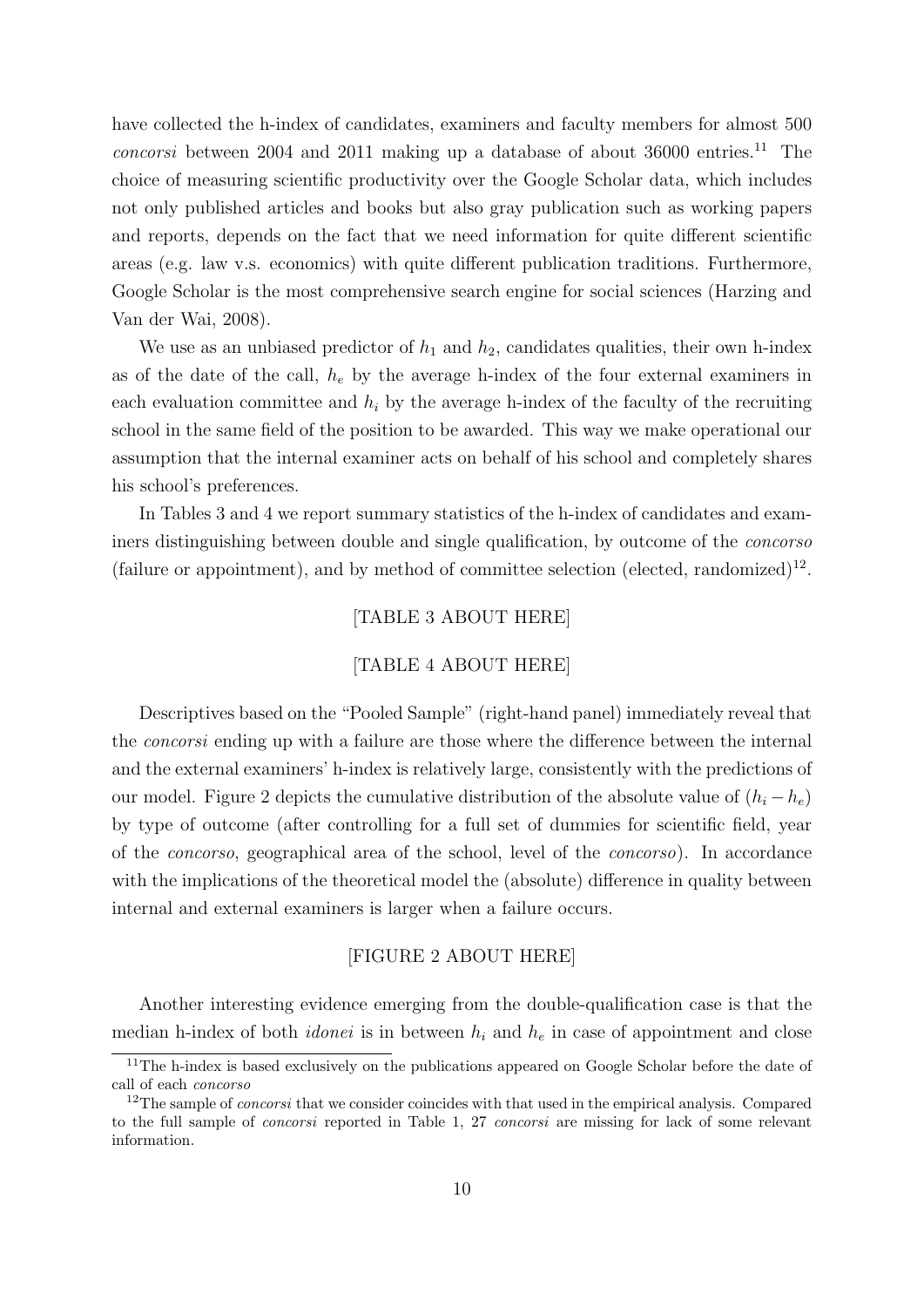to the external examiner bliss point in case of failure. Qualitatively similar results holds for *concorsi* with a single qualification, although in the appointment case median h-index of the unique *idoneo* is outside the interval  $[h_i, h_e]$ .

Comparing the pre-reform (elected committees) and the post-reform (randomized committees) samples, we note that the h-index of post-reform candidates and examiners are moderately larger and more dispersed. Unexpectedly however, not only the variance between-concorsi of external examiners' h-index increased little after the reform (as the IQR values of Tables 3 and 4 indicate), but also the variance within-concorsi remained remarkably stable, suggesting that, overall, randomization had a relatively small impact on external examiners, at least as regards their h-index.[13](#page-12-0) Actually, the more pronounced differences regarded internal examiners, i.e. the the members chosen by the recruiting schools, who were not directly influenced by the reform.

# 5 Empirical Implementation.

After rewriting the decision rule of the committee as

<span id="page-12-3"></span>
$$
h_1^* - h_e = \begin{cases} \frac{\alpha \gamma}{K} (h_i - h_e) & \text{if } (h_i - h_e)^2 \le \Delta \\ 0 & \text{if } (h_i - h_e)^2 > \Delta \end{cases}
$$
(7)

<span id="page-12-4"></span>
$$
h_2^* - h_e = \begin{cases} \frac{(1-\alpha)\gamma}{1-K}(h_i - h_e) & \text{if } (h_i - h_e)^2 \le \Delta\\ 0 & \text{if } (h - h_e)^2 > \Delta \end{cases}
$$
 (8)

the key implication of the model becomes apparent: the distance between internal and external examiners  $(h_i-h_e)$  determines both the *discrete outcome* (agreement vs. failure) and the continuous outcome (the quality for the qualified candidates).

To take to the data the equation for the decision rule we set

<span id="page-12-1"></span>
$$
h_i - h_e = (H_i - H_e) + X\theta + \varepsilon \tag{9}
$$

$$
h_1^* - h_e = (H_1 - H_e) + X\theta + \varepsilon \tag{10}
$$

<span id="page-12-2"></span>
$$
h_2^* - h_e = (H_2 - H_e) + X\theta + \varepsilon \tag{11}
$$

where H is for Hirsch h-index. The component  $X\theta + \varepsilon$  (X observable and  $\varepsilon$  unobservable) is a concorso-specific prediction error of the unobserved quality of candidates and

<span id="page-12-0"></span><sup>&</sup>lt;sup>13</sup>The average standard deviation rose from 2.56 to 2,86 in the double qualification case and from 2.56 to 3.30 in the single qualification case.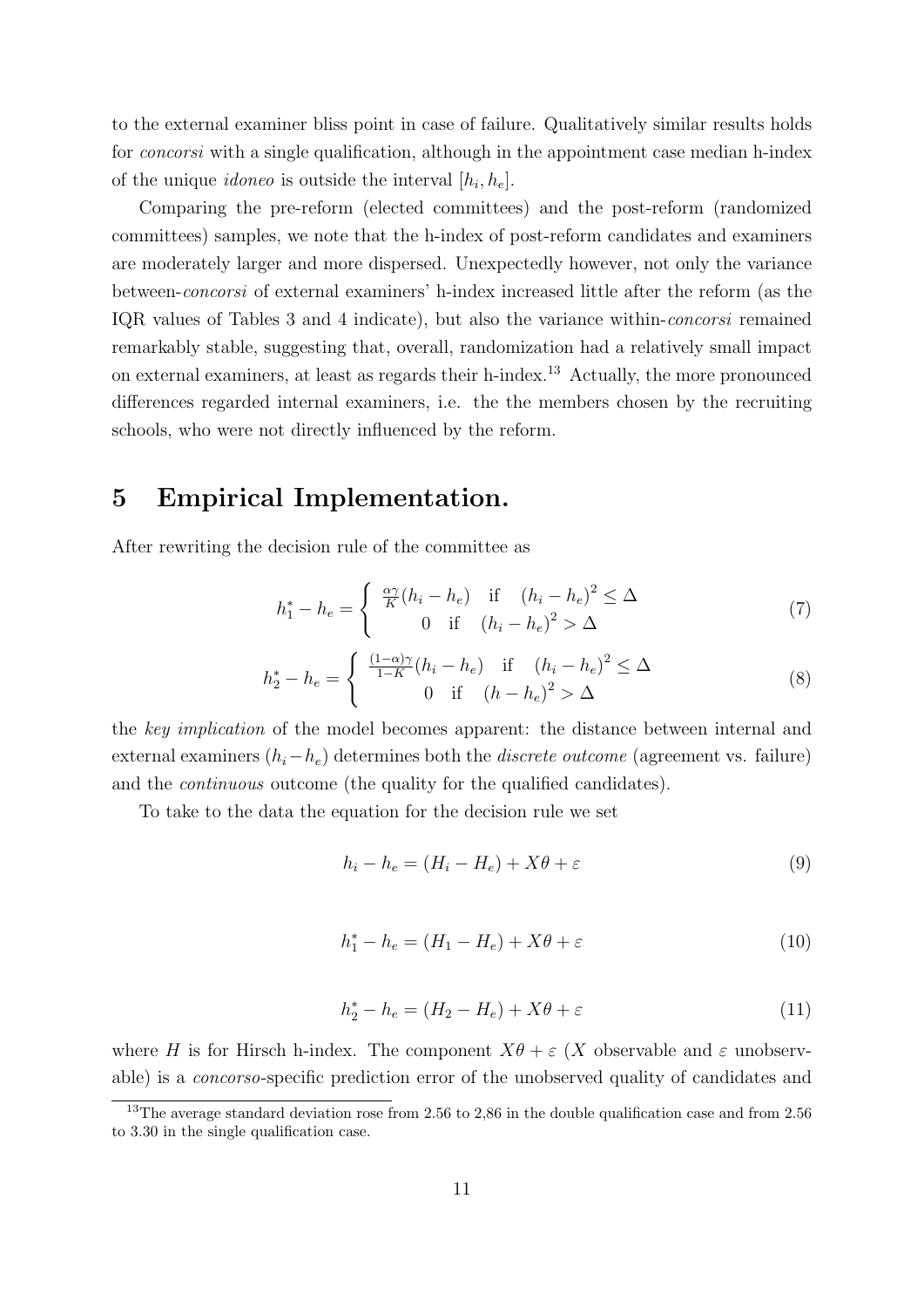examiners. Since this component is *concorso*-specific we impose the restriction that  $\theta$  is common across equations (9)-(11). Furthermore,  $\varepsilon$  is a random variable with zero-mean and standard deviation  $\sigma$  accounting for unobservable characteristics of each *concorso* that we assume to be orthogonal to  $(H_i - H_e)$ ,  $(H_1 - H_e)$  and  $(H_2 - H_e)$  conditional to  $X.^{14}$  $X.^{14}$  $X.^{14}$ 

Replacing equations  $(9)-(11)$  $(9)-(11)$  into equations  $(7)$  and  $(8)$  yields the empirical counterparts of the optimal decision rules in the case of agreement:

$$
H_1 - H_e = \frac{\alpha \gamma}{K} (H_i - H_e) + \left(\frac{\alpha \gamma}{K} - 1\right) X\theta + \left(\frac{\alpha \gamma}{K} - 1\right) \varepsilon \tag{12}
$$

and

$$
H_2 - H_e = \frac{(1 - \alpha)\gamma}{1 - K}(H_i - H_e) + \left(\frac{(1 - \alpha)\gamma}{1 - K} - 1\right)X\theta + \left(\frac{(1 - \alpha)\gamma}{1 - K} - 1\right)\varepsilon\tag{13}
$$

Agreement occurs when −  $\sqrt{\Delta} \leqslant (H_i - H_e) + X\theta + \varepsilon \leqslant \sqrt{\frac{\Delta}{\Delta}}$  $\Delta$  and failure when  $(H_i H_e$ ) +  $X\theta + \varepsilon < \sqrt{\Delta}$  or  $(H_i - H_e) + X\theta + \epsilon > \sqrt{\Delta}$ .

Observable concorso characteristics include a dummy variable equal to one if the concorso is to appoint a full professor and equal to zero if it is to appoint an associate professor; dummies for the scientific field of the competition; dummies of geographic area (to capture the characteristics of the schools calling the selection); and year dummies. The inclusion of scientific field and geographic dummies captures fundamental differences among scientific fields in their propensity to publish and among schools as regards the criteria they adopt to appoint new scholars. To reduce the dimensionality of the regression problem we replace X in our equations with a bivariate Generalized Propensity Score including the estimated conditional expectation,  $GPS1(X)$ , and conditional variance,  $GPS2(X)$ , of  $(H_i - H_e)$  on the control variables in X (see Imbens, 2000). The key mathematical property of the GPS is that if conditioning on the whole set of control variables warrants the identification of the causal parameter of interest, then conditioning on the GPS based on the very same set of control variables warrants identification as well.

The effect of the reform is captured by including an interaction between  $(H_i-H_e)$  and a dummy reform which takes one for *concorsi* with a randomized committee.<sup>[15](#page-13-1)</sup> To simplify estimation, we impose from the outset the restriction that the threshold  $\Delta$  relevant for the outcome failure/agreement is *not* affected by the reform. At first glance this might seem inconsistent with the theoretical model, but in appendix C we suggest this is indeed

<span id="page-13-0"></span><sup>&</sup>lt;sup>14</sup>Note that rewriting the model in terms of deviations from  $h_e$  implicitly imposes the constraint that the coefficients of  $h_i$  and  $h_e$  sum up to 1.

<span id="page-13-1"></span><sup>&</sup>lt;sup>15</sup>The crucial identifying restriction we are imposing here is that conditional on the control variables the Pareto weight would have been stable overtime in the absence of reforms.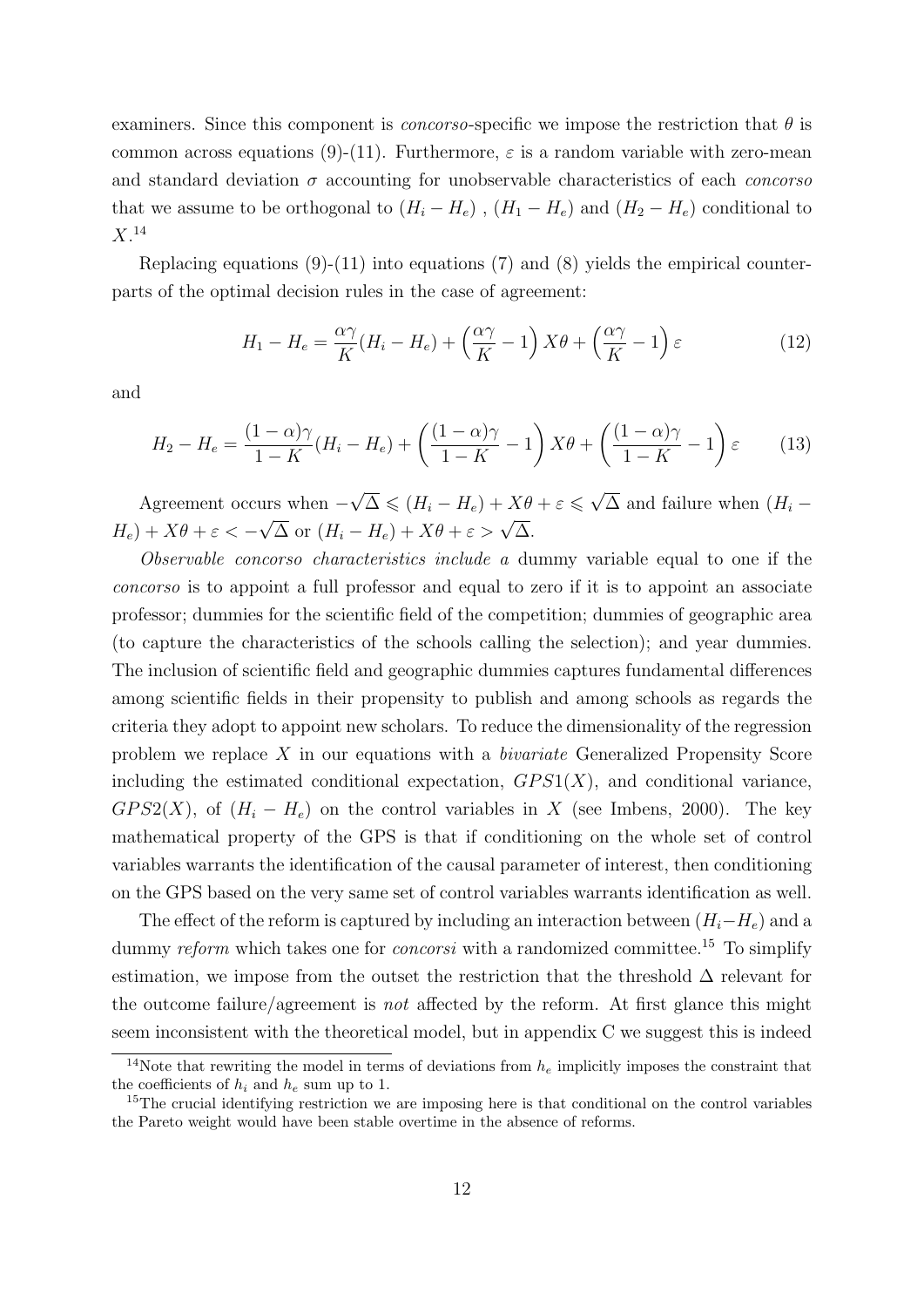the case at least approximately.

Hence, the equations we estimate in case of agreement are:

<span id="page-14-0"></span>
$$
H_1 - H_e = \pi_{11}(H_i - H_e) + \pi_{12}(H_i - H_e) \times reform+
$$
  
+  $(\pi_{11} - 1) (\theta_0 + \theta_1 GPS1(X) + \theta_2 GPS2(X)) + (\pi_{11} - 1) \varepsilon$  (14)

and

<span id="page-14-1"></span>
$$
H_2 - H_e = \pi_{21}(H_i - H_e) + \pi_{22}(H_i - H_e) \times reform+
$$
  
+  $(\pi_{21} - 1) (\theta_0 + \theta_1 GPS1(X) + \theta_2 GPS2(X)) + (\pi_{21} - 1) \varepsilon$  (15)

where  $\frac{\alpha\gamma}{K} = \pi_{11}$  and  $\frac{(1-\alpha)\gamma}{1-K} = \pi_{21}$  in the *concorsi* with elected committees (*reform*=0) and  $\frac{\alpha\gamma}{K} = \pi_{11} + \pi_{12}$  and  $\frac{(1-\alpha)\gamma}{1-K} = \pi_{21} + \pi_{22}$  in concorsi with randomized committees  $(reform=1).$ 

The key parameter is the Pareto weight of the internal examiner,  $\gamma$ , before and after the reform that introduced randomization. Our strategy identifies only  $\frac{\alpha \gamma}{K}$  and  $\frac{(1-\alpha)\gamma}{1-K}$ both before and after the reform. Note however that if  $\frac{\alpha \gamma}{K} > \frac{(1-\alpha)\gamma}{1-K}$  $\frac{1-\alpha\gamma}{1-K}$ , a condition directly testable against the data, then  $\alpha > K$ . This fact bears two important implications:

1)  $\pi_{21} < \gamma < \pi_{11}$  (and  $\pi_{21} + \pi_{22} < \gamma < \pi_{11} + \pi_{12}$  after the reform) i.e. the estimated parameters  $\pi_{21}$  (resp.  $\pi_{21} + \pi_{22}$ ) and  $\pi_{11}$  (resp.  $\pi_{11} + \pi_{12}$ ) are lower and upper bounds, respectively, for the parameter of interest  $\gamma$ , since  $\frac{1-\alpha}{1-K}\gamma < \gamma < \frac{\alpha}{K}\gamma$ .

2)  $\alpha > \beta$ , i.e. the internal examiner weights more *idoneo* 1 compared to the external examiner.

Although without further assumptions on preference parameters  $\alpha$  and  $\beta$  we can achieve only partial identification of  $\gamma$ , this will prove to be enough to draw conclusions.

The case of single qualification is alike. The empirical equation to estimate and the condition for agreement vs failure can be easily derived from equations [\(5\)](#page-9-1) and [\(6\)](#page-9-2)

<span id="page-14-2"></span>
$$
H_1 - H_e = \pi_{s1}(H_i - H_e) + \pi_{s2}(H_i - H_e) \times reform+
$$
  
+  $(\pi_{s1} - 1) (\theta_0 + \theta_1 GPS1(X) + \theta_2 GPS2(X)) + (\pi_{s1} - 1) \varepsilon$  (16)

where  $\gamma = \pi_{s1}$  in the *concorsi* with elected committees and  $\gamma = \pi_{s1} + \pi_{s2}$  in the concorsi with randomized committees. Note that in the single-qualification case exact identification of  $\gamma$  is obtained.

From now on consider only *idoneo* 1 - the cases for *idoneo* 2 and that of singlequalification being very similar.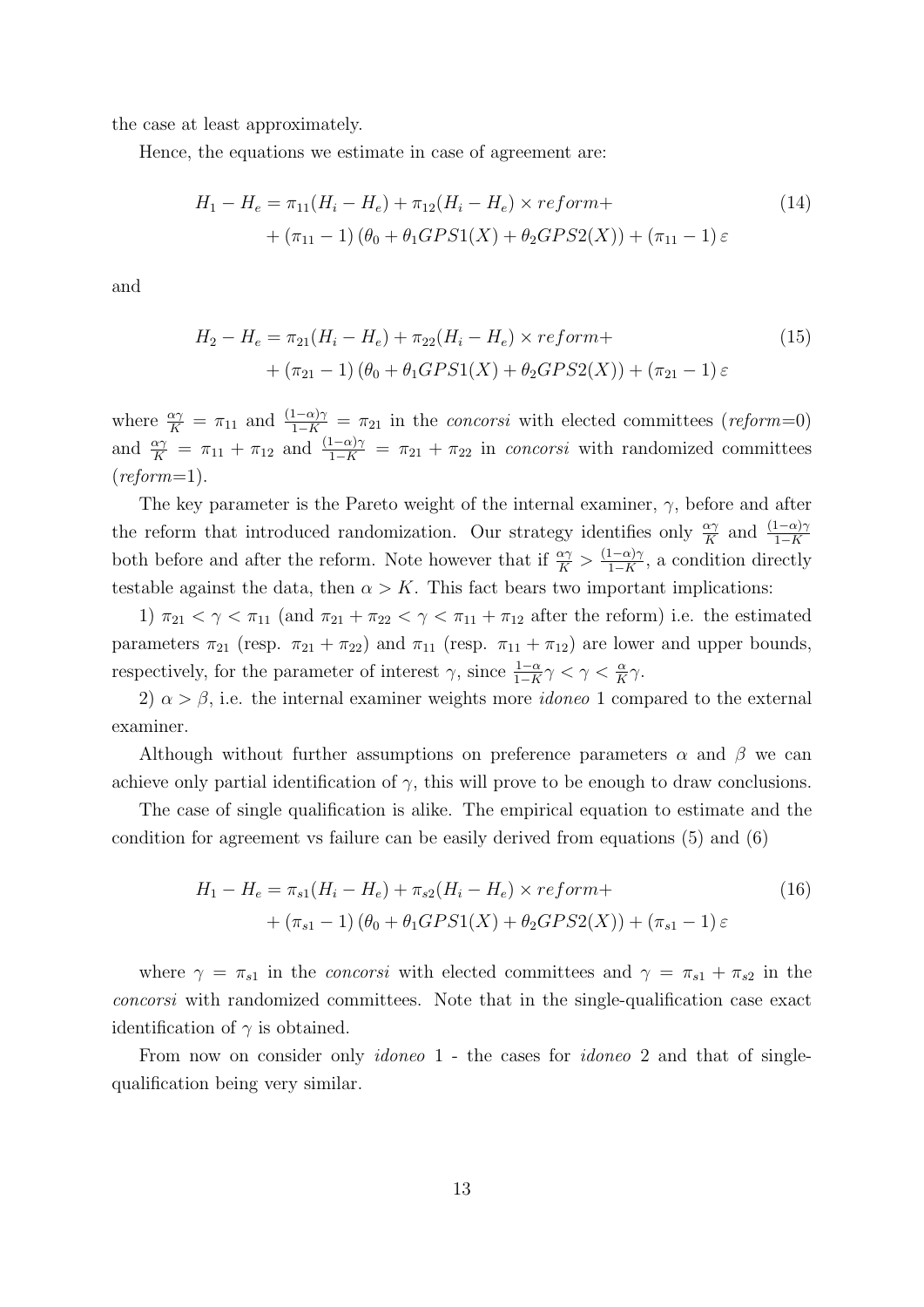#### 5.1 Estimation procedure

To estimate the parameters of the model we proceed in two steps. First we estimate a modified Probit model for the probability to observe a *concorso* ending with an agreement. The standard Probit model is modified to take into account that a failure might occur either because  $h_i - h_e = \theta_0 + (H_i - H_e) + \theta_1 GPS1(X) + \theta_2 GPS2(X) + \varepsilon < -$ √ ∆ or because  $h_i - h_e = \theta_0 + (H_i - H_e) + \theta_1 GPS1(X) + \theta_2 GPS2(X) + \varepsilon > \sqrt{\Delta}$ . The resulting likelihood function is:

<span id="page-15-0"></span>
$$
L^{t} = \prod_{\{failure\}} [\Phi\left(-\frac{1}{\sigma} (\Delta)^{1/2} - \frac{1}{\sigma} (H_i - H_e)\right) + \Phi\left(-\frac{1}{\sigma} (\Delta)^{1/2} + \frac{1}{\sigma} (H_i - H_e)\right)] \times \qquad (17)
$$
  
 
$$
\times \prod_{\{agreement\}} [\Phi\left(\frac{1}{\sigma} (\Delta)^{1/2} - \frac{1}{\sigma} (H_i - H_e)\right) - \Phi\left(-\frac{1}{\sigma} (\Delta)^{1/2} - \frac{1}{\sigma} (H_i - H_e)\right)]
$$

(for simplicity we omit from equation  $(17)$  the two components of the  $GPS$  and the constant). Maximization of [\(17\)](#page-15-0) yields an estimate for  $\frac{1}{\sigma}$  and for  $\frac{1}{\sigma} (\Delta)^{1/2}$ .

Second we estimate equations [\(14\)](#page-14-0) and [\(15\)](#page-14-1) on the sub-sample of *concorsi* ended with an agreement by means of a truncated regression estimator. The adjustment to take into account truncation is derived in Appendix D.[16](#page-15-1)

Second step standard errors must be corrected to account for the use of estimated values for  $\frac{1}{\sigma}$  and for  $\frac{1}{\sigma}(\Delta)^{1/2}$  that enter in the adjustment for truncation. We implement the correction by running a Montecarlo simulation. From the distribution of  $\varepsilon$ , assumed to be normal with zero-mean and standard deviation equal to the value of  $\sigma$  estimated at the baseline, we draw 500 random vectors, denoted  $\varepsilon_j$  for  $j = 1...500$ . For each j we compute  $I_j^* = \hat{\theta}_0 + (H_i - H_e) + \hat{\theta}_1 GPS1(X) + \hat{\theta}_2 GPS2(X) + \varepsilon_j$  and we generate a pseudo-outcome variable  $Y_j$  which takes 0 if  $(I_j^*)^2 \leq \hat{\Delta}$  (predicted case of agreement) and 1 if  $(I_j^*)^2 > \hat{\Delta}$  (predicted case of failure), where  $\hat{\theta}_0, \hat{\theta}_1, \hat{\theta}_2$  and  $\hat{\Delta}$  are baseline estimates. Next, for any  $Y_i$  we re-run our two-stage procedure where the dependent variables of the second-stage truncated regression (for both idoneo 1 and idoneo 2) are generated combining baseline predicted values with  $\varepsilon_j$ . Both dependent and independent variables include the correction for truncation which is derived from first-stage estimates for each j. Thus, we produce 500 replications of all parameter estimates that we use to derive parameter standard errors.

As a benchmark we also report standard OLS estimates of equations [\(14\)](#page-14-0) and [\(15\)](#page-14-1) on the subsample of concorsi where agreement was achieved, neglecting the problem

<span id="page-15-1"></span><sup>&</sup>lt;sup>16</sup>Note that the coefficients of  $GPS1(X)$  and  $GPS2(X)$  in equations in [\(14\)](#page-14-0) and [\(15\)](#page-14-1) are non linear functions of the coefficients of  $(H_i - H_e)$  and of the coefficients of  $GPS1(X)$  and  $GPS2(X)$  in the agreement equation, something we can test against the data.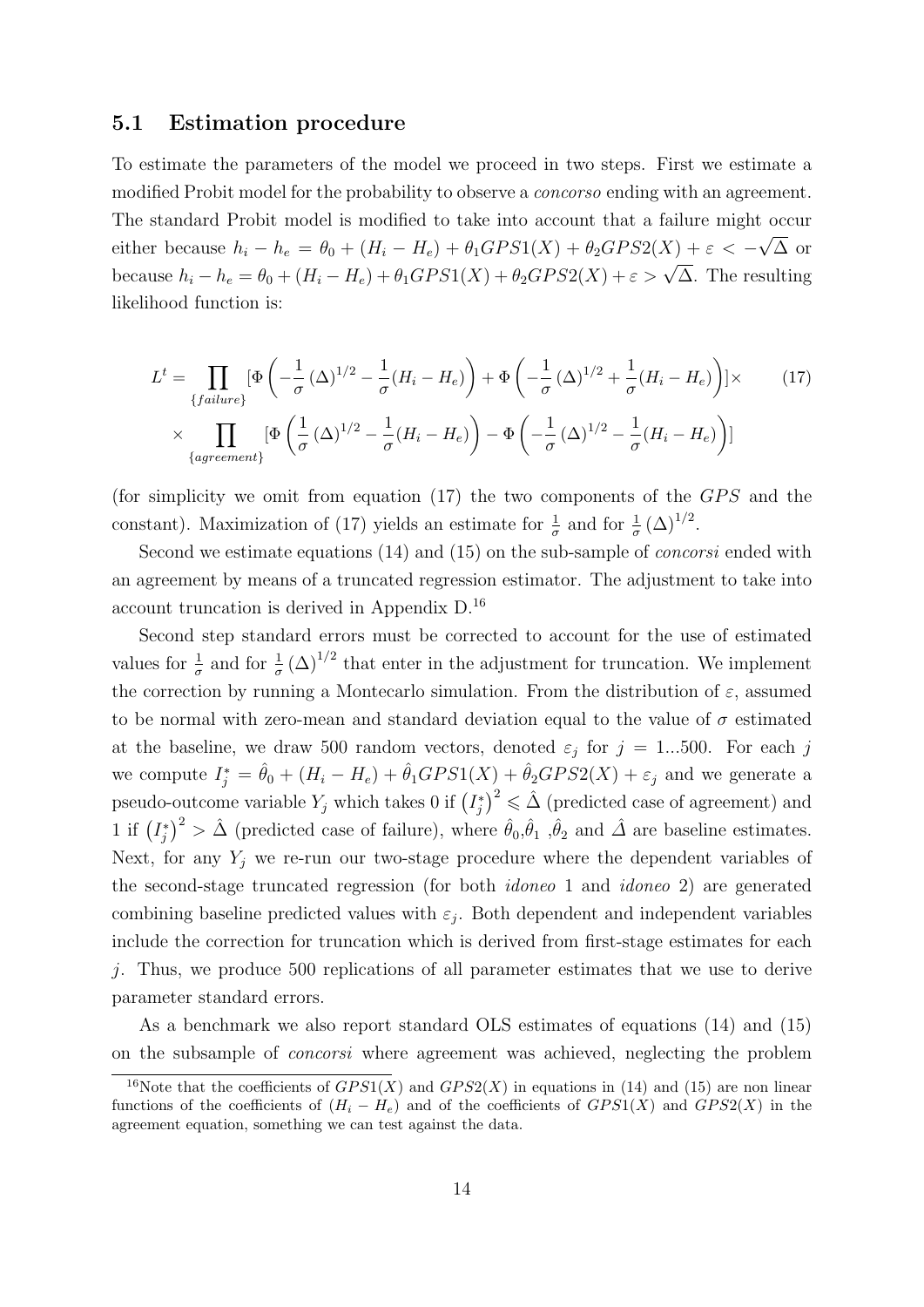of truncation. This is because in this specific instance the bias induced by the upper truncation and the symmetric bias induced by the lower truncation might cancel out.

### 6 Empirical results

Results of first and second stage are reported in Table 5 and 6, for the case of double and single qualification respectively.<sup>[17](#page-16-0)</sup> As for the second stage, we report estimates of  $\pi_{11}$ ,  $\pi_{12}$  and  $\pi_{21}$ ,  $\pi_{22}$  respectively for *idoneo* 1 and *idoneo* 2, which are the bounds of  $\gamma$ , i.e. the Pareto weight of the internal examiner before and after the reform. For the case of single qualification we report the corresponding parameters  $\pi_{s1}$  and  $\pi_{s2}$ . There is a neat evidence that adjusting (two-step estimator) and not adjusting (OLS estimator) for truncation plays a minor role: point estimates are similar, although, as expected, OLS estimates are more precise. In the following we comment on the OLS.

Under the hypothesis that 1) evaluation committees aim to reach unanimous decisions to discourage subsequent appeals, and 2) external examiners perfectly coordinate (as assumed in the model), the Pareto weight of the internal examiner should be 0.2 (reflecting the fact that four external faced a single internal examiner). Let us take this value as a benchmark against which contrasting our results.

In the double-qualification case with elected committees ( $reform = 0$ ) the bounds we find depict a narrow range for the Pareto weight of the internal examiner, going from 0.527 to 0.605. In the single qualification case, where exact identification is achieved,  $\gamma$ is slightly smaller (0.455), but still points to a preeminent role of the internal examiner as compared to the benchmark, even when reaching a decision is made more difficult by the impossibility of trading candidates within a given concorso. These estimates support the hypothesis that schools tend to replicate the status quo by recruiting candidates with a scientific standing similar to that of incumbent faculty.

In the double qualification case, the introduction of randomization in the composition of the committees ( $reform = 1$ ) possibly widened the range of Pareto weights, although estimates are rather imprecise. We cannot thus exclude that  $\gamma$  decreased, but even in this case the internal examiner would have kept a substantial role. In the single qualification case, the post-reform Pareto weight of the internal examiner is not significantly different from its pre-reform level, thought the point estimate is negative.[18](#page-16-1)

<span id="page-16-0"></span><sup>&</sup>lt;sup>17</sup>Note that in the first stage we do not impose the restriction that the censoring thresholds are symmetric around zero, since the intercept of the equation is left unconstrained.

<span id="page-16-1"></span><sup>&</sup>lt;sup>18</sup>Note also that there is no clear evidence against the hypothesis that the coefficients of  $GPS1(X)$ and  $GPS2(X)$  are indeed the product of  $(\pi_{c1}-1)$ , for  $c=1,2,s$  and  $\theta_1$  and  $\theta_2$  respectively (see the bottom panels of Tables 5 and 6).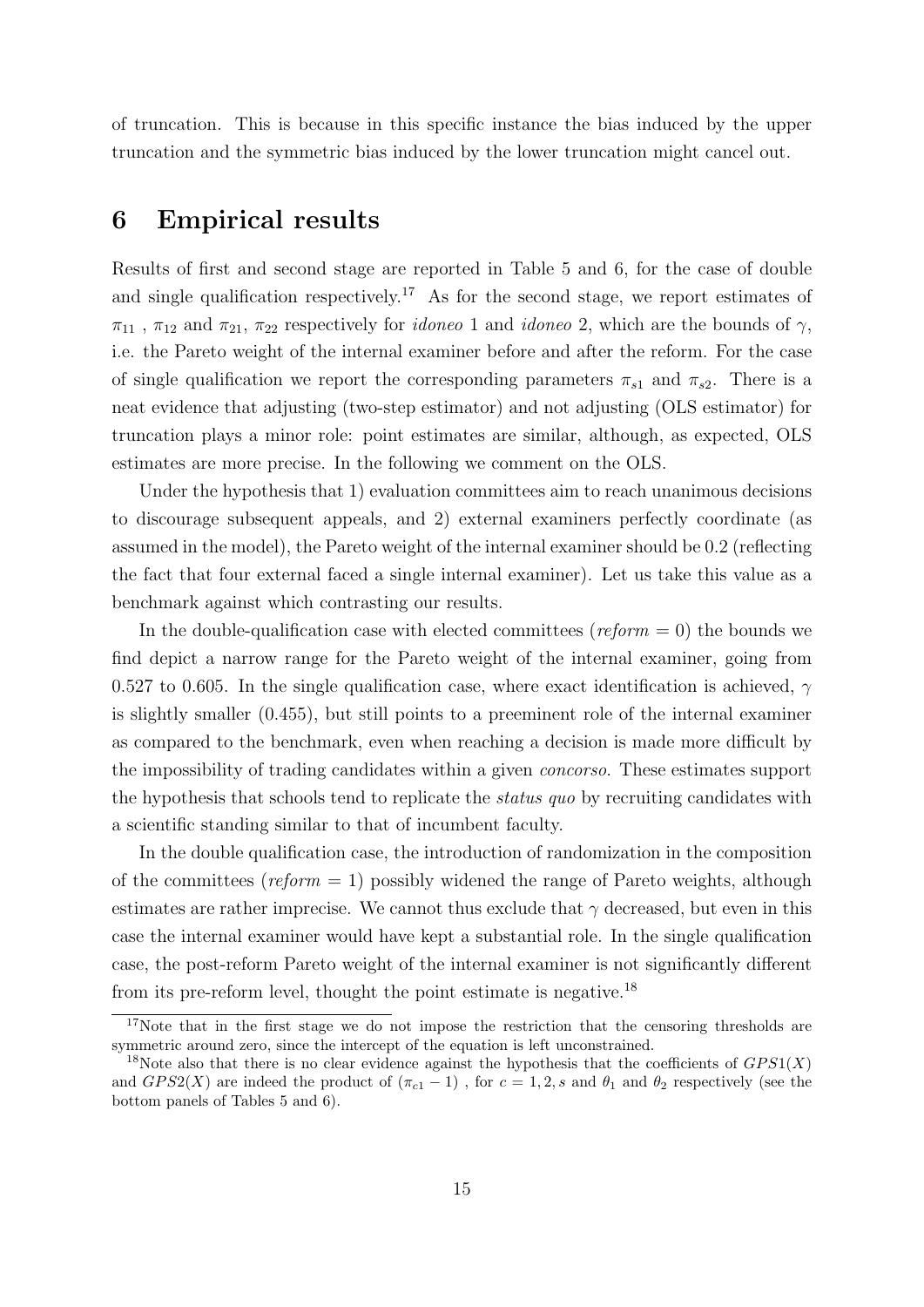# 7 Discussion

From a repeated game perspective, academia played an equilibrium that granted each university the right of deciding the candidate to be promoted or recruited, at its sole discretion. External examiners accepted rather passively the choice of the recruiting school, fearing retaliation in the *concorsi* called by their own school in future. Given schools' preference for the status quo, at equilibrium each school was allowed to recruit a candidate of quality comparable to that of the incumbent faculty. Our analysis indicates that government attempts to alter this equilibrium by introducing new procedural rule failed as academia devised successful strategies to bypass the new formal constraints.

In this section we discuss three potential concerns regarding our results and interpretation.

First, a hiring pattern observationally equivalent to that obtained by schools recruiting scholars with a scientific quality similar to that of the incumbent faculty could be the result of a very different process. Suppose that candidates self-sort in the concorsi called by the schools closest to them in terms of scientific quality. If so, even if schools preferred to appoint the candidate with the highest standing to improve their quality, self-sorting would constraint their choice and schools would be forced to hire candidates that de facto replicate the *status quo*. If this were the case, however, in *concorsi* with double qualification, where we observe two applicants, we should systematically have that the winner's quality is higher than the second *idoneo* quality. In fact, only in one third of the cases  $H_1$  exceeds  $H_2$  as shown in Figure (3), where we report the distribution of  $(H_1-H_2)$ both before and after the reform.

Second, the lack of effect of the reforms that we find might be due to the countervailing influence of other policies. The only significant change occurred in the period under consideration was the rule enacted in 2009 that imposed of replacing at most 20 percent of all retirements in academia, a provision that significantly reduced the number of callable positions. However, this policy should have reinforced rather than offset the effect of the reform we analyze in this paper, given that it should have strengthen the competition among universities, being fewer positions available. Accordingly, the Pareto weight of the internal examiner should have decreased in contrast with the evidence we found.

Third, throughout the analysis we have maintained that all the characteristics of the examiners relevant for their preferences over candidates can be summarized by a unique index of scientific productivity, the h-index as computed on the Google Scholar dataset of publications. Even leaving aside the possible bias of the h-index as a measure of scientific productivity, there might be other individual characteristics, that influence the choice of the examiners, such as affinity in the field of research between candidates and examiners,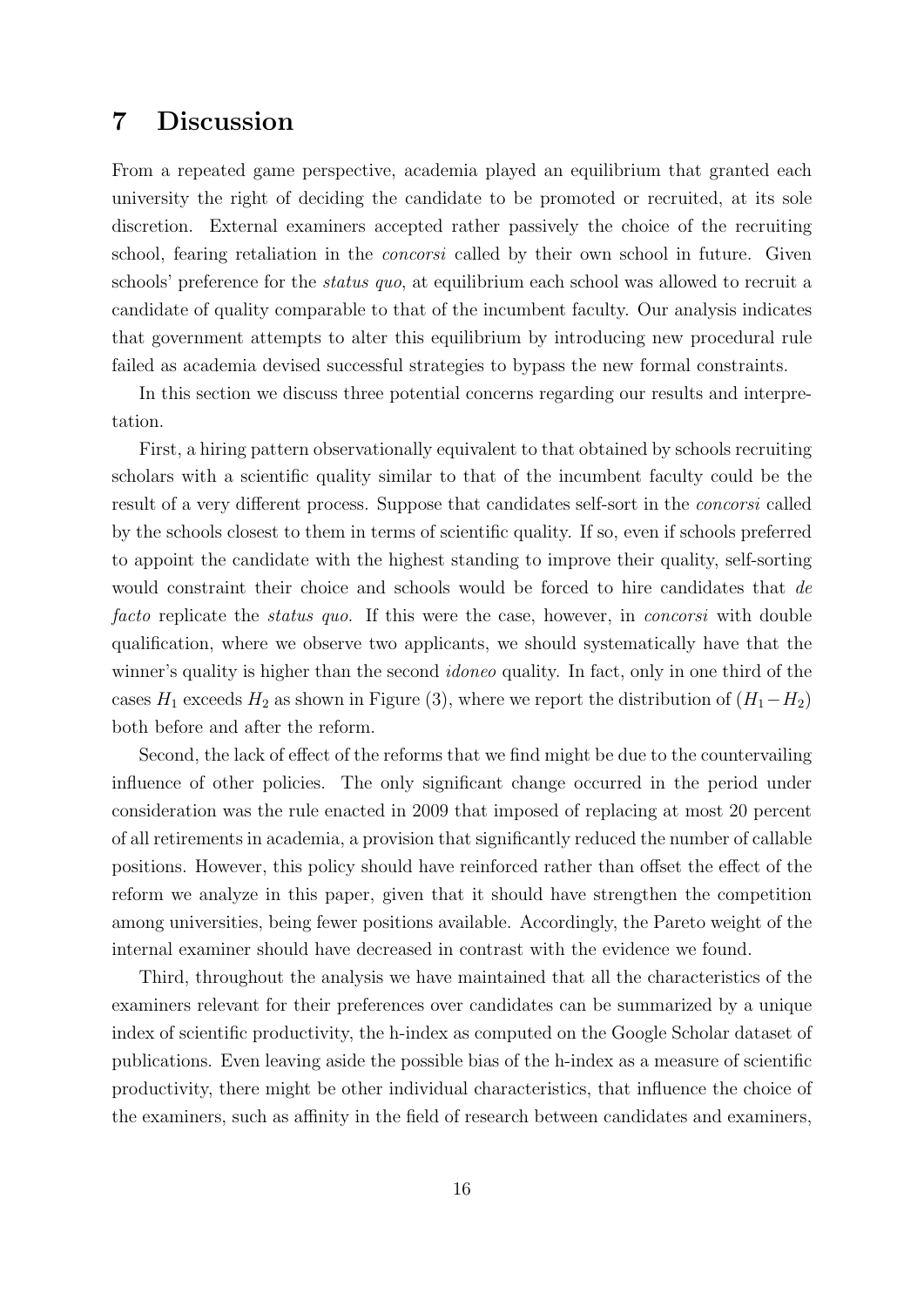a scientific potential of candidates not yet captured by the h-index, the role played by the affiliation of the candidates and the role played by academic and extra-academic ties. Nonetheless, summary statistics fit well with model implications and make us confident that the possible specification errors we commit are not such that of invalidating our main conclusions.

### 8 Conclusions

We have analyzed the effect of two reforms of the recruitment system in Italian universities whose purpose was that of increasing meritocracy by making external examiners more independent and by reducing the opportunities of collusion within committees. We have argued that the purpose of these reforms contrasted with the fundamental incentive of large proportions of schools and incumbent scholars of maintaining the status quo and continuing to benefit of sizable rents.

To study the effect of the reforms, we have derived a theoretical model that represents the process of negotiation within evaluation committees in a way that accounts for the evidence that a non negligible share of *concorsi* ended up without appointment (failures). The theoretical model implies a simple decision rule that turns out to be a linear function of internal and external examiners qualities and allows to (partially) identify the Pareto weight of the internal examiner. The empirical counterpart of the decision rule has been estimated on the data from all concorsi called by the schools of economics in Italy and concluded between 2004 and 2011.

According to our estimations, neither the introduction of randomization of external examiners nor the reduction in the number of qualifications from two to one did significantly change the relative weight of the internal examiner on the evaluation committee.

The implication of our analysis is that procedural rules are little effective in modifying agents behaviors when they contrast with agents fundamental incentives. Changing procedural rules risks to load further administrative burden and costs without any substantial benefit. In the case of the recruitment system in Italian academia, reforms aiming to reward schools' scientific standing would be much more effective in making the adoption of meritocracy in schools' own interest.

# Appendix A

In this appendix we characterize the solution of the negotiation problem between internal and external examiners.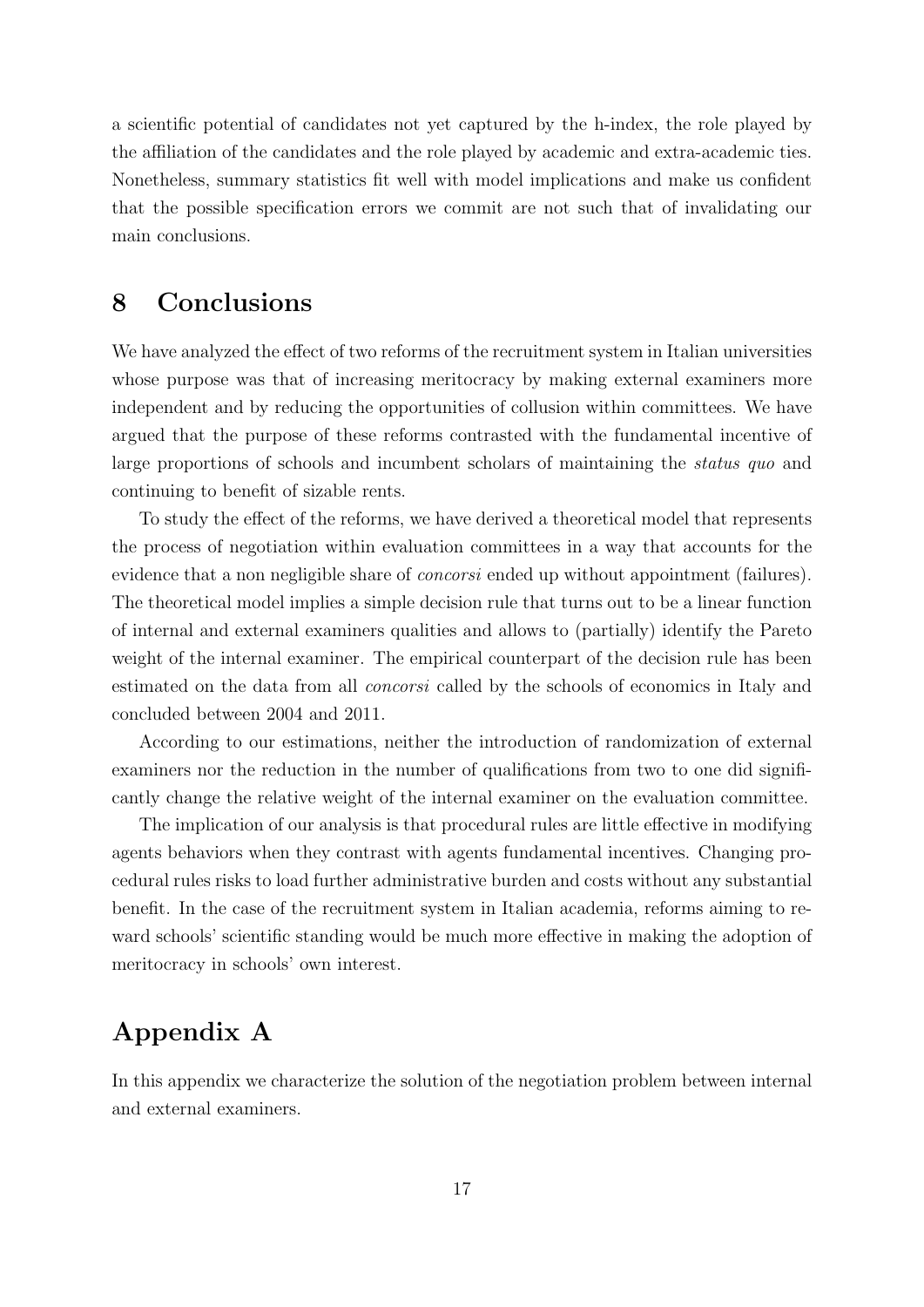We distinguish between two regimes, the appointment and the failure regime. In both cases we can have either an internal or a corner solution. Internal and corner solutions are linked to the structural parameters of the problem by different functional forms. As we are able to observe only what is the prevailing regime and not whether the solution is internal or corner, we need to determine under what conditions there is a one-to-one relation between observed regime and type of solution.

Assume  $h_i > h_e$ . The symmetric case is analogous.

Consider first the agreement regime.

The internal solution is

$$
h_1^* = \frac{\alpha \gamma}{K} h_i + \frac{\beta(1-\gamma)}{K} h_e
$$

$$
h_2^* = \frac{(1 - \alpha)\gamma}{1 - K}h_i + \frac{(1 - \beta)(1 - \gamma)}{1 - K}h_e
$$

with

$$
K = \gamma \alpha + (1 - \gamma)\beta
$$

The internal examiner utility at that solution is

$$
U_i = -(h_i - h_c)^2 \Gamma_i
$$

the external examiner utility is

$$
U_c = -(h_i - h_c)^2 \Gamma_c
$$

and the value of the problem is

$$
W^{A} = -(h_i - h_c)^2 \left[ \gamma \Gamma_i + (1 - \gamma) \Gamma_e \right]
$$

where

$$
\Gamma_i = (1 - \gamma)^2 \left[ \frac{\alpha \beta^2}{K^2} + \frac{(1 - \alpha)(1 - \beta)^2}{(1 - K)^2} \right]
$$

$$
\Gamma_e = \gamma^2 \left[ \frac{\alpha^2 \beta}{K^2} + \frac{(1 - \alpha)^2 (1 - \beta)}{(1 - K)^2} \right]
$$

and

$$
P = [\gamma \Gamma_i + (1 - \gamma) \Gamma_e] = \gamma (1 - \gamma) \left[ \frac{\alpha \beta}{K} + \frac{(1 - \alpha)(1 - \beta)}{1 - K} \right]
$$

It is easy to check that  $0 < \Gamma_i < 1, 0 < \Gamma_e < 1$  and  $0 < P < \gamma$ .

The condition which separates the internal from the corner solution is  $-(h_i-h_c)^2\Gamma_i \geq$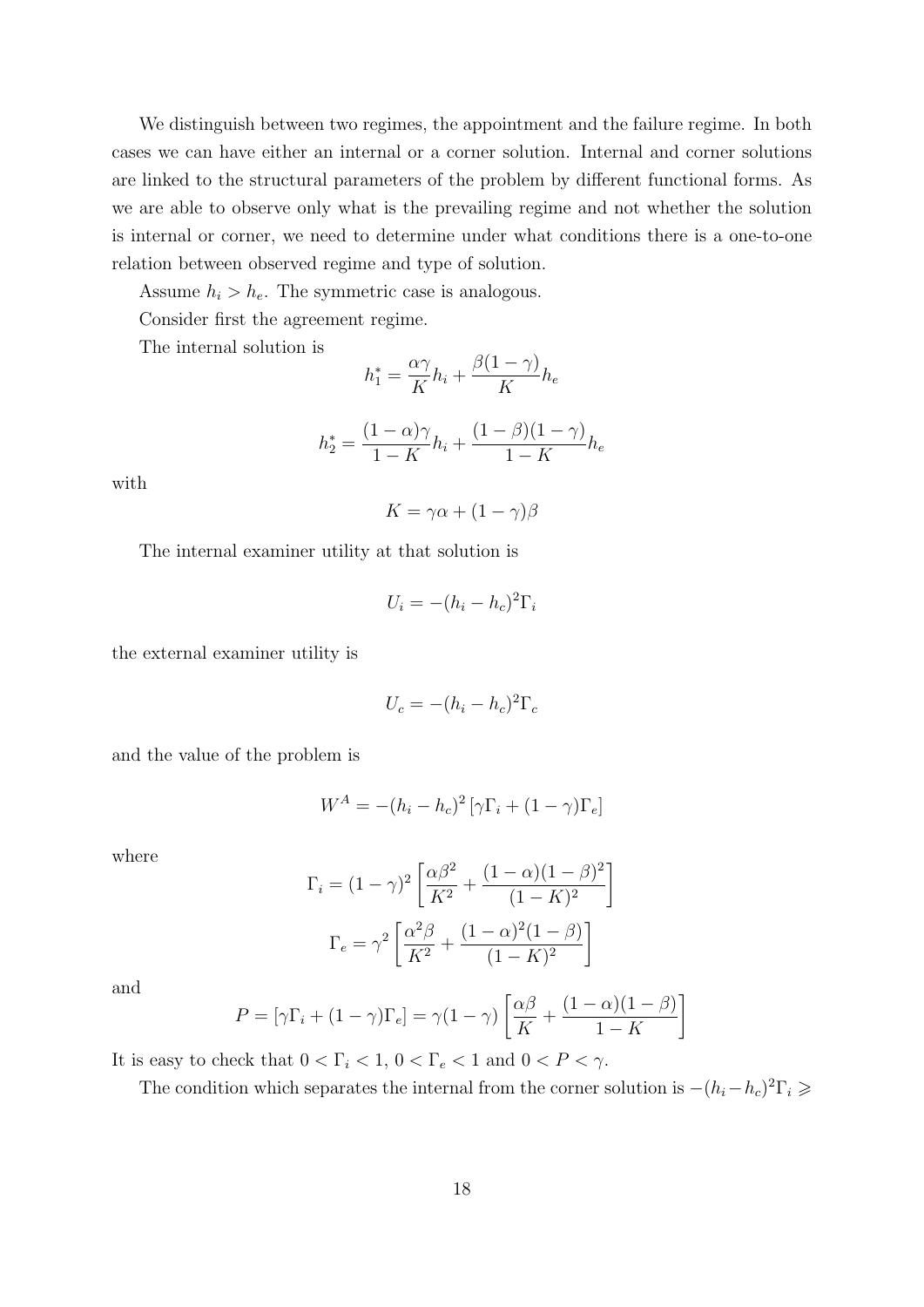$-\overline{U}_i$  i.e. we observe an internal solution if

$$
(h_i - h_c)^2 \leqslant \frac{\overline{U}_i}{\Gamma_i}
$$

and a corner solution otherwise.

The corner solution satisfies the first order conditions of the Lagrangian

$$
L = W - \lambda(-\bar{U}_i - U_i)
$$

with  $\lambda \geqslant 0$ .

At the corner solution, the marginal rate of substitution between  $h_1$  and  $h_2$  needs to be equalized between the internal and the external examiners and, furthermore, the corner solution needs to satisfy the constraint  $U_i(h_1, h_2) = -\overline{U}_i$ . These two conditions are enough to derive the constrained maximizer  $(h_1^c, h_2^c)$ . The superscript c indicates the constrained solution. Moreover exploiting the positivity of the Lagrangian multiplier we obtain

$$
h_1^c > \frac{\alpha \gamma}{K} h_i + \frac{\beta(1-\gamma)}{K} h_e
$$

and

$$
h^c_2 > \frac{(1-\alpha)\gamma}{1-K}h_i + \frac{(1-\beta)(1-\gamma)}{1-K}h_e
$$

Thus, for the parameter combinations such that the constraint is binding, the constrained solution is certainly preferable to the internal examiner compared to what he would have obtained if the constraint were not protecting himself. Indeed, the internal examiner, obtains  $U_i^{Ac} = -\overline{U}_i$  regardless of his relative bargaining power and the values of  $h_i$  and  $h_e$ . Correspondingly, the utility of the external examiner, denoted  $U_e^{Ac}$  is certainly lower compared to what he could obtain were the constraint not active. The value of the problem is  $W^{Ac} = \gamma(-\overline{U}_i) + (1-\gamma)U_e^{Ac}$  and note that it is certainly smaller than the value of the unconstrained problem for the same parameters profile.

Next, consider the failure regime.

In this case  $(h_1, h_2)$  are such that  $U_i \leq \overline{U}_i$ . The internal examiner is protected and obtains  $-\overline{U}_i$ , but no qualified candidate will be appointed. This implies that the external examiner can freely decide about the candidates, however at the additional cost  $\delta$  that represents the utility loss due to the fact that no one of his preferred candidates will be immediately appointed.

In this regime the internal solution corresponds to the bliss point of the external examiners, i.e.

$$
h_1 = h_2 = h_e
$$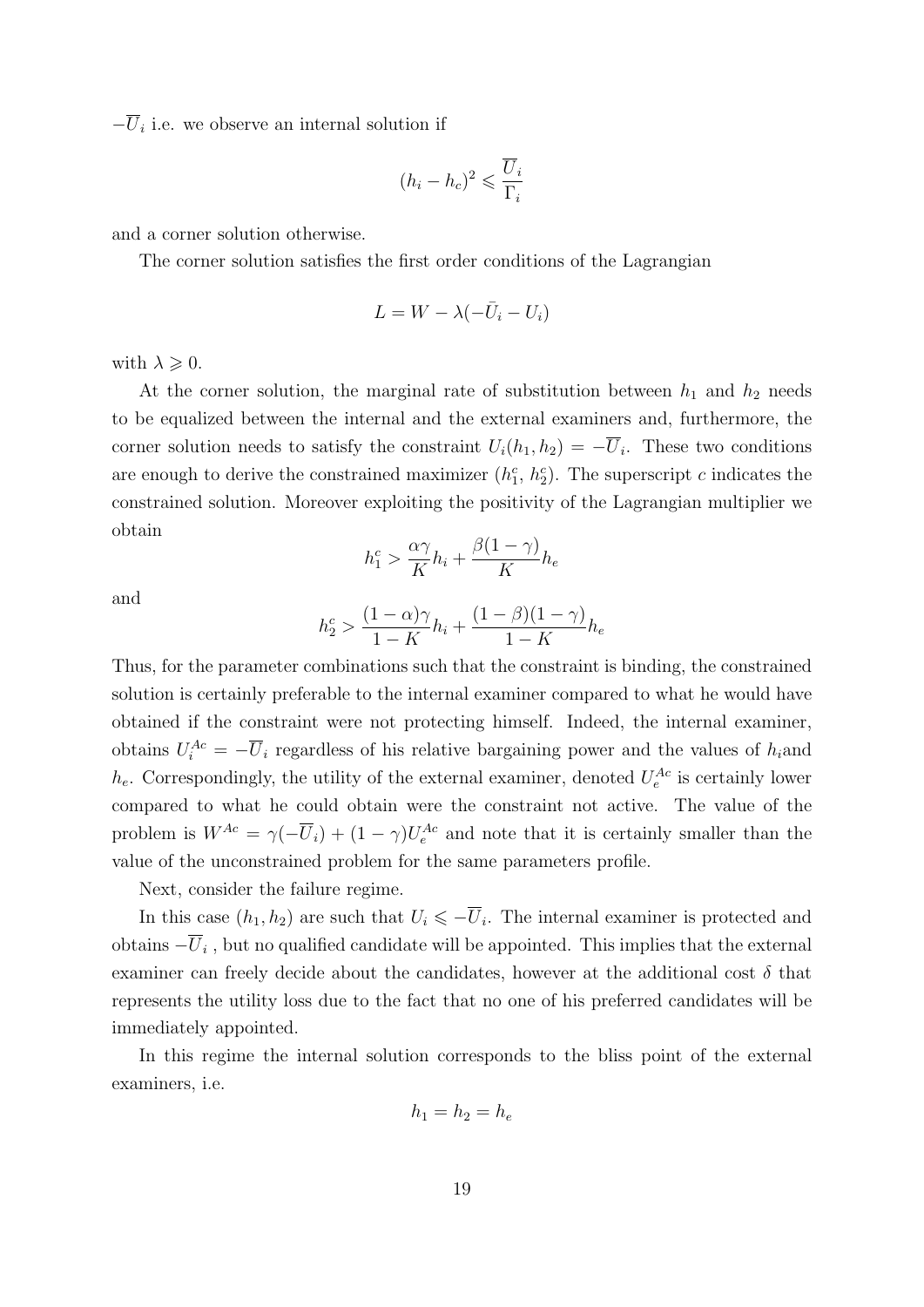At the internal solution  $U_i < -\overline{U}_i$  (strictly smaller) and particularly  $U_i(h_e, h_e)$  $-(h_i-h_e)^2$ . Therefore, the condition for an internal solution can be expressed as

$$
(h_i - h_e)^2 > \overline{U}_i
$$

The corresponding value of the problem is

$$
W^F = \gamma(-\overline{U}_i) + (1 - \gamma)(-\delta)
$$

For parameters configuration such that the constraint is binding, i.e. when  $(h_i-h_e)^2 \leq$  $U_i$ , the solution will correspond to the point on the constraint  $U_i = -U_i$  that is closer to the external examiner bliss point. Note that since internal examiner's preferences do not play any role in this choice, the constrained solutions of the failure and the appointment regimes will not coincide in general. The value of the problem is

$$
W^{Fc} = \gamma(-\overline{U}_i) + (1 - \gamma)(U_e^{Fc} - \delta)
$$

where  $U_e^{Fc}$  is external examiner's payoff at the constraint solution. The value of  $W^{Fc}$  will be certainly smaller than the value of the unconstrained problem for the same parameters profile.

Finally, comparing the two regimes, we have:

• For  $\overline{U}_i < (h_i - h_e)^2 < \frac{U_i}{\Gamma_i}$  $\frac{U_i}{\Gamma_i}$ , it is  $W^A > W^F$  if

<span id="page-21-1"></span>
$$
(h_i - h_e)^2 < \Delta = \frac{\gamma \overline{U}_i + (1 - \gamma)\delta}{P} \tag{18}
$$

The quantity  $\Delta$  belongs to the interval  $\left[\overline{U}_i,\frac{\overline{U}_i}{\Gamma_i}\right]$  $\Gamma_i$  $\Big\}$  if

<span id="page-21-0"></span>
$$
\overline{U}_i \geqslant \frac{\Gamma_i}{\Gamma_e} \delta \tag{19}
$$

and otherwise it is larger than  $\frac{U_i}{\Gamma_i}$ . In all cases either the appointment or the failure internal solution is optimal.

- for  $(h_i-h_e)^2 > \frac{U_i}{\Gamma_i}$  $\frac{U_i}{\Gamma_i}$  we compare the appointment regime's constrained solution with the failure regime's internal solution. If condition [\(19\)](#page-21-0) holds, the latter certainly dominates. Indeed, for all  $(h_i - h_e)^2 > \Delta$  we have that  $W^F > W^A$  and thus it must also be that  $W^F > W^{Ac}$ .
- Similarly, for  $(h_i h_e)^2 < \overline{U}_i$ , the solution of the problem is the agreement region's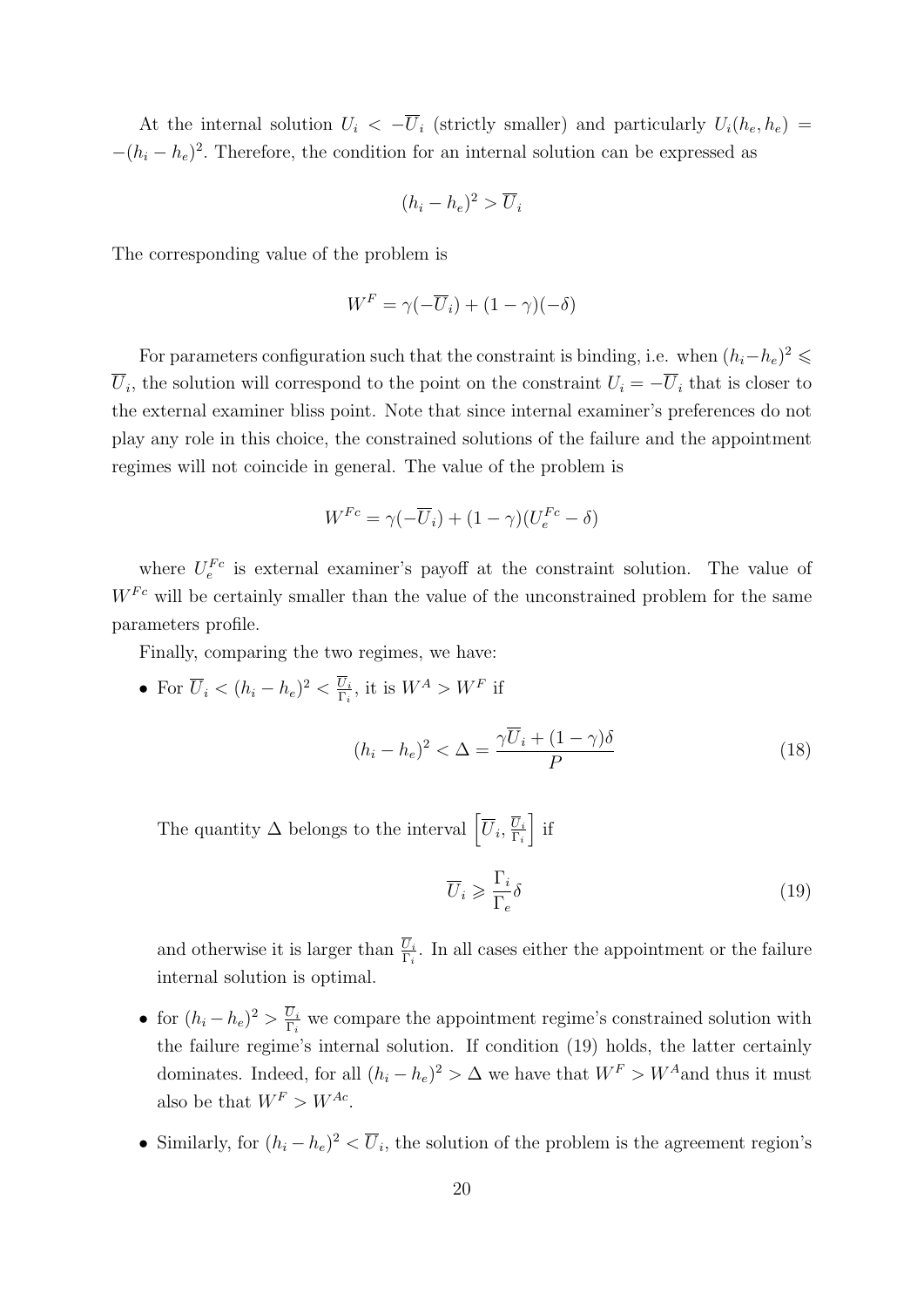internal solution. Indeed for all  $(h_i - h_e)^2 < \Delta$  we have that  $W^A > W^F$  and thus is must also be that  $W^A > W^{Fc}$ .

Summing up, if condition [\(19\)](#page-21-0) holds, or, in words, if the cost of failure is sufficiently small, either the internal solution of the appointment regime or the internal solution of the failure regime prevails. Otherwise it is possible to observe, for some  $(h_i - h_e)^2 > \frac{U_i}{\Gamma_i}$  $\Gamma_i$ the appointment regime's constrained solution. Intuitively, when the cost of the failure is large, it cannot be compensated by the additional utility enjoyed by the external examiner in the failure regime, corresponding to the freedom of choosing his preferred candidates.

### Appendix B - one qualification

When only one candidate is to be qualified, the model simplifies as follows.

$$
U_i = -(h_i - h_1)^2
$$

 $U_e = -(h_e - h_1)^2$ 

and

$$
W = \begin{cases} \gamma U_i + (1 - \gamma)U_e & U_i \geq -\bar{U}_i \\ \gamma(-\bar{U}_i) + (1 - \gamma)(U_e - \delta) & U_i < -\bar{U}_i \end{cases}
$$

Also in this case we treat separately the appointment and the failure regime and we assume  $h_i > h_e$ .

In the appointment regime, which occurs when  $(h_i - h_1)^2 \leq \bar{U}_i$ , the internal solution is

$$
h_1 = \gamma h_i + (1 - \gamma) h_e
$$

and

$$
U_i = -(1 - \gamma)^2 (h_i - h_e)^2
$$

$$
U_e = -\gamma^2 (h_i - h_e)^2
$$

$$
W^A = -\gamma (1 - \gamma) (h_i - h_e)^2
$$

This regime prevails if

$$
(h_i - h_e)^2 < \frac{\bar{U}_i}{(1 - \gamma)^2}
$$

Otherwise, for  $(h_i - h_e)^2 \geqslant \frac{\bar{U}_i}{(1-\gamma)^2}$  the constrained solution occurs, which satisfies the Lagrangian  $L = \gamma U_i + (1 - \gamma)U_e - \lambda(-\bar{U}_i - U_i)$ . At the constrained solution  $h_1^c$ satisfies  $(h_i - h_1^c)^2 = \bar{U}_i$  and it is larger than it would have been in the unconstrained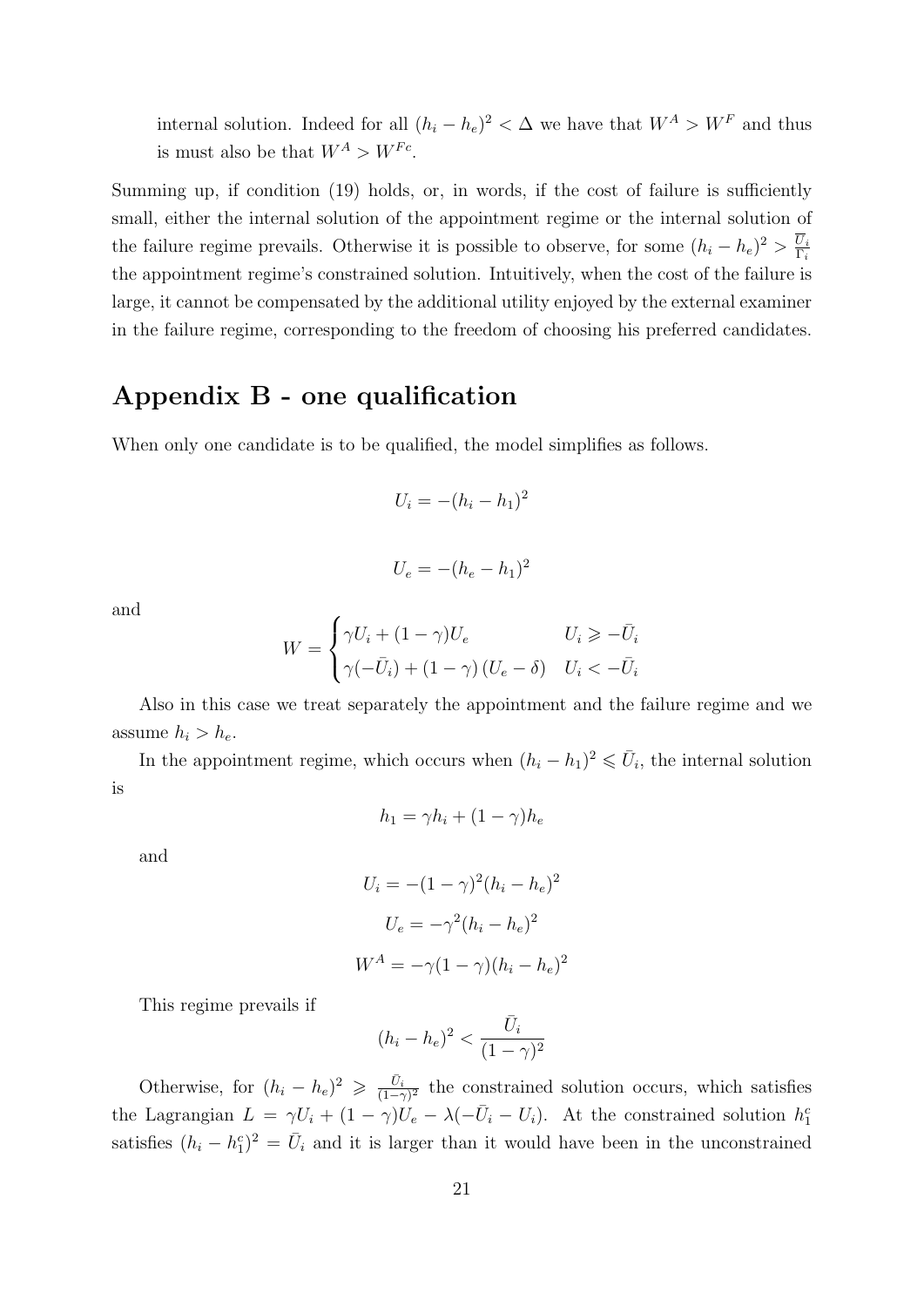problem. This guarantees the internal examiner's utility to remain at  $U_i = -\overline{U}_i$  at the expense of the external examiner utility denoted again  $U_e^c$ . The value of the problem is  $W^{Ac} = \gamma(-\bar{U}_i) + (1-\gamma)U_e^c.$ 

The failure regime occurs when  $(h_i - h_1)^2 \geq \bar{U}_i$ . The internal solution corresponds to the bliss point of the external examiner

$$
h_1 = h_c
$$

The value of the problem is

$$
W^F = \gamma(-\bar{U}_i) + (1 - \gamma)(-\delta)
$$

At the bliss point the constraint is slack and equals to  $(h_i - h_e)^2 > \bar{U}_i$ .

When  $(h_i - h_e)^2 \leq \bar{U}_i$  the internal solution is not viable. At the constrained solution the external examiner does not obtain his bliss point. The selected candidate  $h_1^c$  is such that  $(h_i - h_1^c)^2 = \bar{U}_i$  and the external examiner's utility is  $U_e^{c}$ .<sup>[19](#page-23-0)</sup> The value of the problem is

$$
W^{Fc} = \gamma(-\bar{U}_i) + (1-\gamma)(U_e^c - \delta)
$$

Comparing the two regimes:

For  $\bar{U}_i < (h_i - h_e)^2 < \frac{\bar{U}_i}{(1-\gamma)^2}$  we have  $W^A > W^F$  when

<span id="page-23-2"></span>
$$
(h_i - h_e)^2 < \Theta = \frac{\gamma \bar{U}_i + (1 - \gamma)\delta}{\gamma (1 - \gamma)}\tag{20}
$$

The quantity  $\Theta$  is internal to  $\left[\bar{U}_i, \frac{\bar{U}_i}{(1-\gamma)^2}\right]$  for

<span id="page-23-1"></span>
$$
\bar{U}_i > \frac{(1-\gamma)^2}{\gamma^2} \delta \tag{21}
$$

When condition [\(21\)](#page-23-1) holds, either the internal solution of the appointment regime or the internal solution of the failure regime solve the maximization problem. Indeed, for  $(h_i - h_e)^2 > \frac{\bar{U}_i}{(1-\gamma)^2}$ , we have that  $W^{Ac} < W^F$  (since  $W^{Ac}$  would be dominated by  $W^A$  if the constrained were not active) and for  $(h_i - h_e)^2 < \bar{U}_i$ , we have that  $W^A > W^{Fc}$  (since  $W^{Fc}$  would be dominated by  $W^F$  if the constrained were not active).

<span id="page-23-0"></span>Finally, note that the case with a single qualification can be derived from the case

 $19$ Compared to Appendix A, external examiner's utility at the constrained solution is the same in both regimes. This fact occurs because no substitution among candidates is possible in the problem with only one qualified candidate.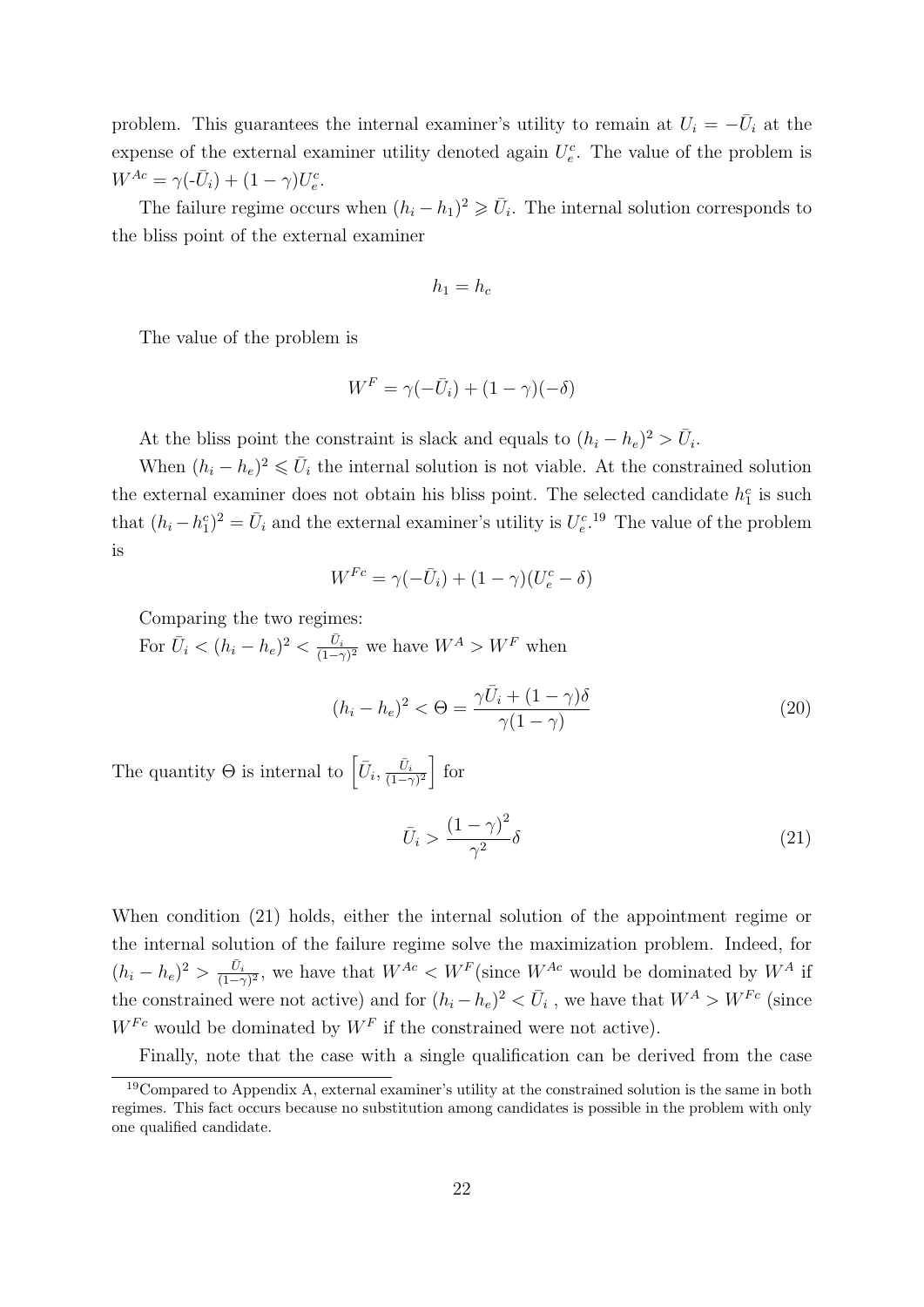with two qualifications by setting  $\alpha = \beta = 1$ . Indeed, in this case,  $\Gamma_i = (1 - \gamma)^2$ ,  $\Gamma_e = \gamma^2$ and  $P = \gamma(1 - \gamma)$ .

# Appendix C - elasticity of the threshold.

The small size of the samples at hand has forced us to pool together concorsi with elected and randomized committees. As a result, the empirical model estimated over the pooled sample assumes that the threshold separating agreement from failure is the same in both types of procedures. Since the threshold depends on  $\gamma$ , this restriction is questionable, unless the threshold is little sensitive to variations of  $\gamma$ .

In this appendix we compute the elasticity of  $\sqrt{\Delta}$ , (see equation [18\)](#page-21-1), with respect to  $\gamma$ , denoted  $\varepsilon_{\sqrt{\Delta}\gamma}$  Such elasticity is a rather complicate function of  $\gamma$  and of all other parameters. To simplify its expression, consider the following reparametrization (up to a small loss of generality). Let be  $\alpha = \frac{1}{2} + \frac{m}{2}$  $\frac{m}{2}, \beta = \frac{1}{2} - \frac{m}{2}$  $\frac{m}{2}$  so that  $m = \alpha - \beta$ .

A linearization of  $\varepsilon_{\sqrt{\Delta}\gamma}$  around  $\gamma = \frac{1}{2}$  $\frac{1}{2}$ , the midpoint of the domain of  $\gamma$ , yields

<span id="page-24-0"></span>
$$
\varepsilon_{\sqrt{\Delta}\gamma}(\gamma) \simeq \left(\frac{1}{2} - \frac{\delta}{\overline{U}_i + \delta}\right) + 2\left[ (1 - m^2) + 2\frac{\delta}{\overline{U}_i + \delta} \left(\frac{1}{2} - \frac{\delta}{\overline{U}_i + \delta}\right) \right] \left(\gamma - \frac{1}{2}\right) \tag{22}
$$

Since at  $\gamma = \frac{1}{2}$  $\frac{1}{2}$ , it is  $U_i > \delta$  (by condition [19\)](#page-21-0), both the intercept and the slope coefficient are positive.

In particular, at  $\gamma = \frac{1}{2}$  $\frac{1}{2}$ , the elasticity simplifies to

$$
\varepsilon_{\sqrt{\Delta}\gamma}\left(\gamma=\frac{1}{2}\right)=\frac{1}{2}-\frac{\delta}{(\overline{U}_i+\delta)}
$$

and it is bounded above by  $\frac{1}{2}$ .

Moreover, the elasticity is monotonically decreasing in  $\delta$  and largest when  $\delta = 0$ . In this case, the least favorable, expression [\(22\)](#page-24-0) becomes

$$
\varepsilon_{\sqrt{\Delta}\gamma}(\gamma) \simeq \frac{1}{2} + 2(1 - m^2) \left(\gamma - \frac{1}{2}\right)
$$

Hence, at  $\gamma = \frac{3}{4}$  $\frac{3}{4}$  it is  $\varepsilon_{\sqrt{\Delta}\gamma}(\frac{3}{4})$  $(\frac{3}{4}) = 1 - \frac{1}{2}m^2$  and at  $\gamma = \frac{1}{4}$  $\frac{1}{4}$  it is  $\varepsilon_{\sqrt{\Delta}\gamma}(\frac{1}{4})$  $m^2$  and at  $\gamma = \frac{1}{4}$  it is  $\varepsilon_{\sqrt{\Delta}\gamma}(\frac{1}{4}) = \frac{1}{2}m^2$ . We conclude that for a large range of values of  $\gamma$ ,  $\sqrt{\Delta}$  is inelastic.

The elasticity of  $\sqrt{\Theta}$  - the corresponding threshold in the single qualification case (see equation [20\)](#page-23-2) - behaves similarly.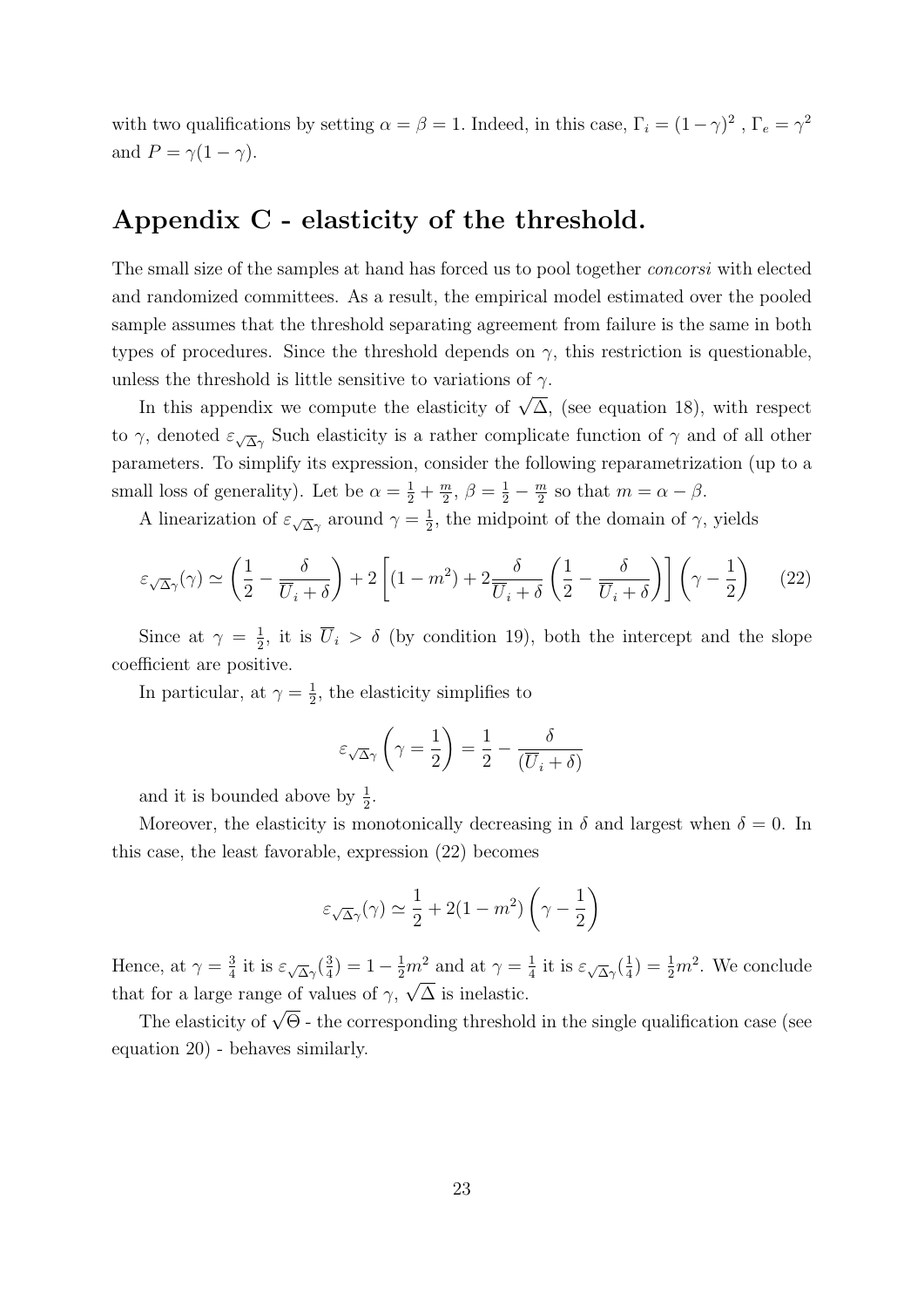# Appendix D - truncation adjustment.

In this section we derive the adjustment to account for truncation in equations [\(14\)](#page-14-0) and [\(15\)](#page-14-1). Define:

$$
I^* = h_i - h_e = \theta_0 + (H_i - H_e) + \theta_1 GPS1(X) + \theta_2 GPS2(X) + \varepsilon
$$
  
=  $\Omega + \varepsilon$ 

Its expectation conditional on agreement is

$$
E\left(I^*|-\sqrt{\Delta} \leqslant I^* \leqslant \sqrt{\Delta}\right) = \Omega + \Xi
$$

where

$$
\Xi = E\left(\varepsilon | -\sqrt{\Delta} \leqslant I^* \leqslant \sqrt{\Delta}\right) =
$$
\n
$$
= \sigma \left[ \phi \left( \frac{-\sqrt{\Delta}}{\sigma} - \frac{\Omega}{\sigma} \right) - \phi \left( \frac{\sqrt{\Delta}}{\sigma} - \frac{\Omega}{\sigma} \right) \right] / \left[ \Phi \left( \frac{-\sqrt{\Delta}}{\sigma} - \frac{\Omega}{\sigma} \right) - \Phi \left( \frac{\sqrt{\Delta}}{\sigma} - \frac{\Omega}{\sigma} \right) \right]
$$

is the conditional expectation of  $\varepsilon \sim N(0, \sigma^2)$ ,  $\phi$  and  $\Phi$  are the density and the cumulative distribution of a standard normal respectively.

In the pre-reform period, equation [\(14\)](#page-14-0) is

$$
H_1 - H_e = \pi_{11}(H_i - H_e) +
$$
  
+  $(\pi_{11} - 1) (\theta_0 + \theta_1 GPS1(X) + \theta_2 GPS2(X)) + (\pi_{11} - 1) \varepsilon$ 

and its expectation conditional on agreement is

$$
E\left(H_1 - H_e| - \sqrt{\Delta} \leqslant I^* \leqslant \sqrt{\Delta}\right) = \pi_{11}(H_i - H_e) +
$$
  
+ 
$$
(\pi_{11} - 1)\left(\theta_0 + \theta_1 GPS1(X) + \theta_2 GPS2(X)\right) + (\pi_{11} - 1) \Xi
$$
(23)

Parameters of equation [\(23\)](#page-25-0) can be estimated by means of the following adjusted regression

<span id="page-25-0"></span>
$$
\widetilde{(H_1 - H_e)} = \pi_{10} + \pi_{11}(\widetilde{H_i - H_e}) + \pi_{13} GPS1(X) + \pi_{14} GPS2(X) + \xi \tag{24}
$$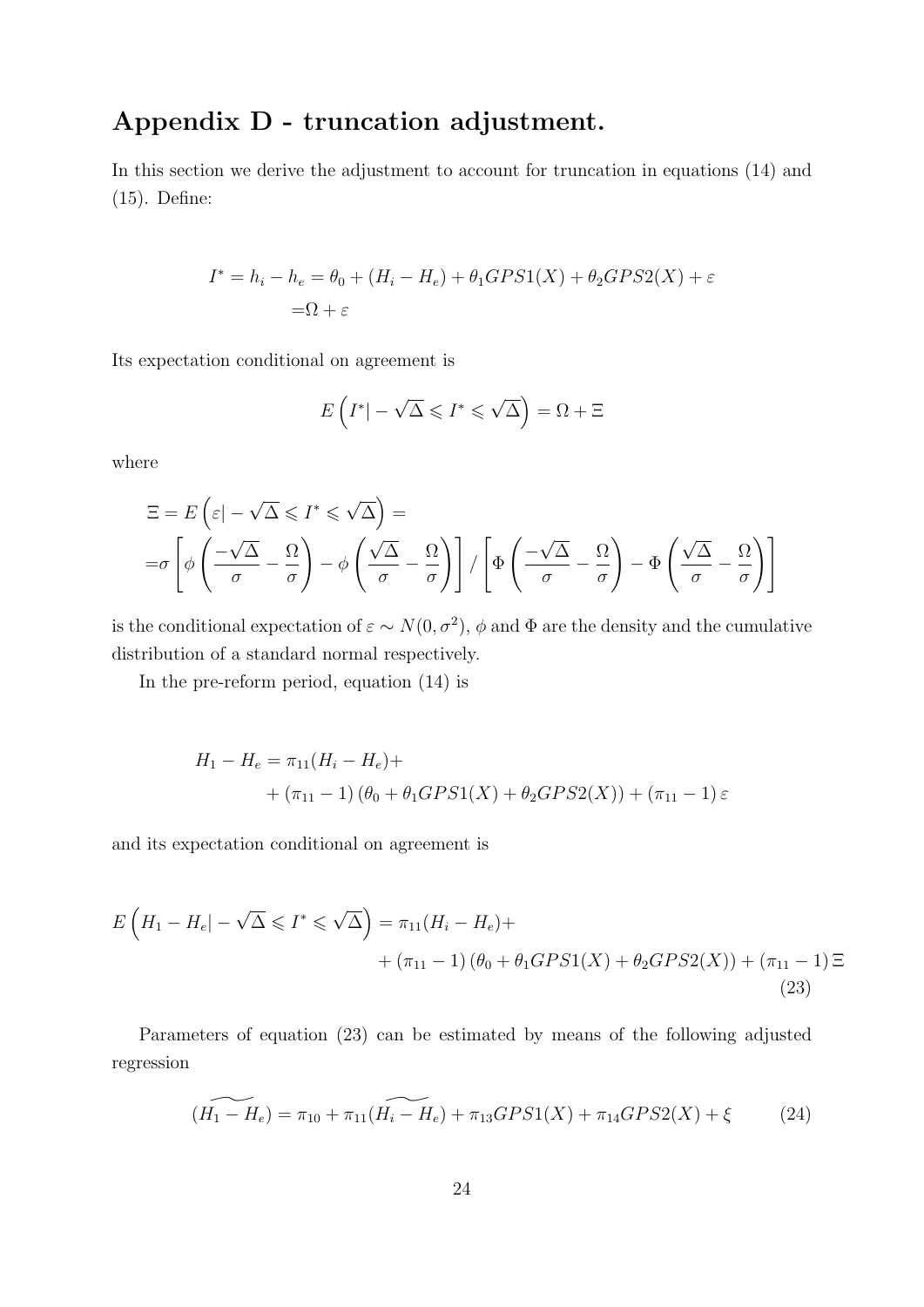where

$$
\widetilde{(H_1 - H_e)} = (H_1 - H_e) + \Xi \tag{25}
$$

$$
\widetilde{(H_i - H_e)} = (H_i - H_e) + \Xi \tag{26}
$$

and  $\xi$  is a IID error term. Similarly we proceed after the reform, and for equation [\(15\)](#page-14-1) and equation [\(16\)](#page-14-2).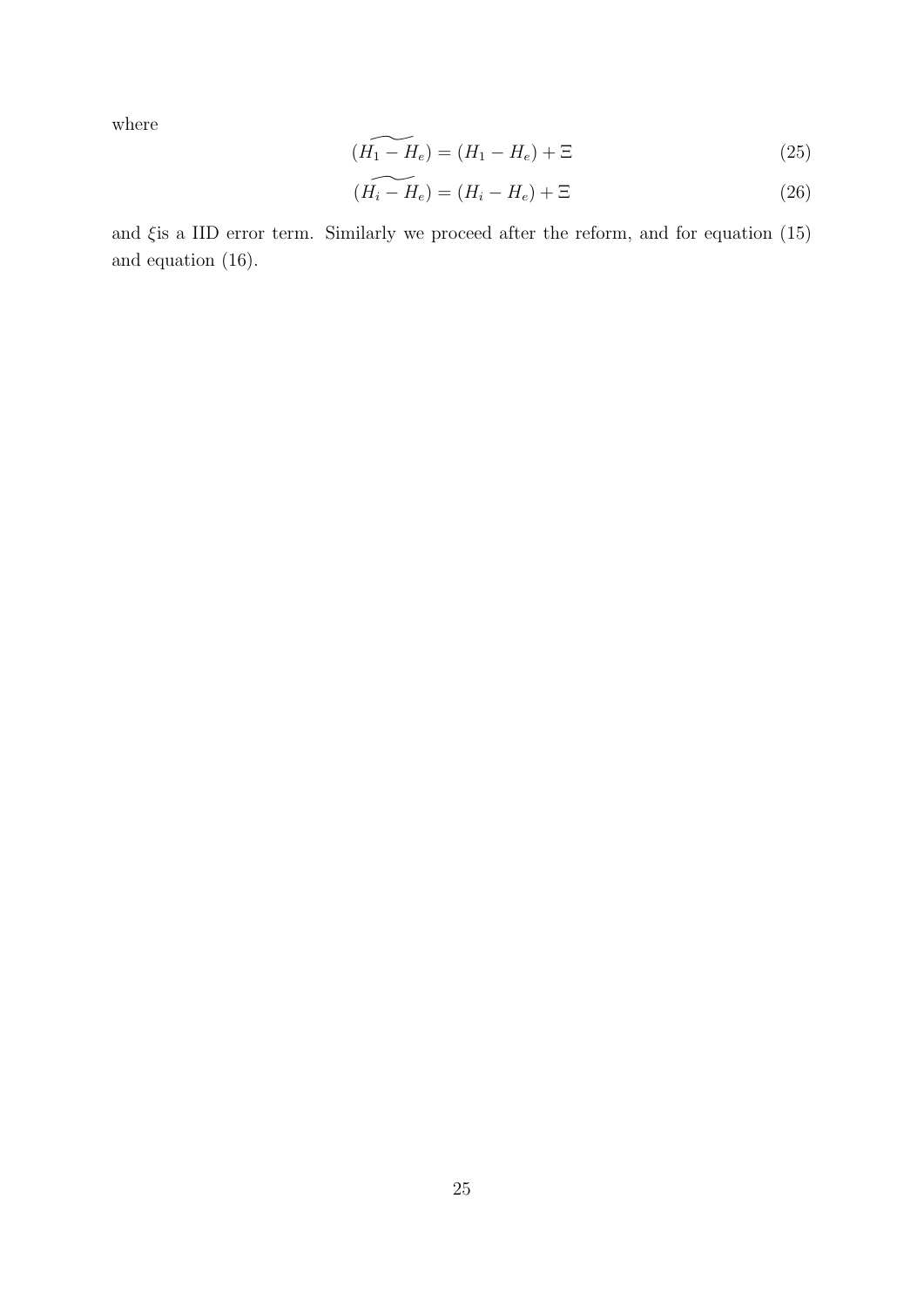#### References

Bagues, M.F. and Esteve-Volart, B. (2010) "Can Gender Parity Break the Glass Ceiling? Evidence from a Repeated Randomized Experiment", Review of Economic Studies, Vol. 77(4):1301-28.

Chiappori, P., (1988) "Rational household labor supply", Econometrica, 56(1):63-90.

Combes, P., Linnemer, L., and Visser, M. (2008) "Publish or peer-rich? The role of skills and networks in hiring economics professors", Labour Economics 15:423-441.

De Paola, M. and Scoppa, V. (2011) "Gender Discrimination and Evaluators' Gender: Evidence from the Italian Academy", DES working paper 06/11

Durante, R., Labartino, G. and Perotti, R. (2011) "Academic Dynasties: Decentralization and Familism in the Italian Academia", NBER working paper 17572

Harzing, A.W. (2007) "Publish or Perish", available from http://www.harzing.com/pop.htm Harzing, A. and R. Van der Wai (2008) "Google scholar as a new source for citation analysis", Ethics in Science and Environmental Politics (ESEP) 8 (1):61–73

Hirsch, J. (2005). "An index to quantify an individual's scientific research output", Proceedings of the National Academy of Sciences of the United states of America 102 (46), 16569.4

Imbens G. (2000), "The Role of the Propensity Score in Estimating Dose-Response Functions", Biometrika , Vol. 87(3): 706-710.

Perotti, R. (2002) "The Italian University System: Rules vs. Incentives", presented at the First Conference on Monitoring, ISAE, Rome

Zinovyeva, N. and Bagues, M. F. (2011) "Does gender matter for academic promotion? Evidence from a randomized natural experiment" IZA Discussion Paper 5537

Zinovyeva, N. and Bagues, M. F. (2012) "It's Not What You Know, but Who You Know: the Role of Connections in Academic Promotion", paper presented at the EEA-ESEM Conference, Malaga, 2012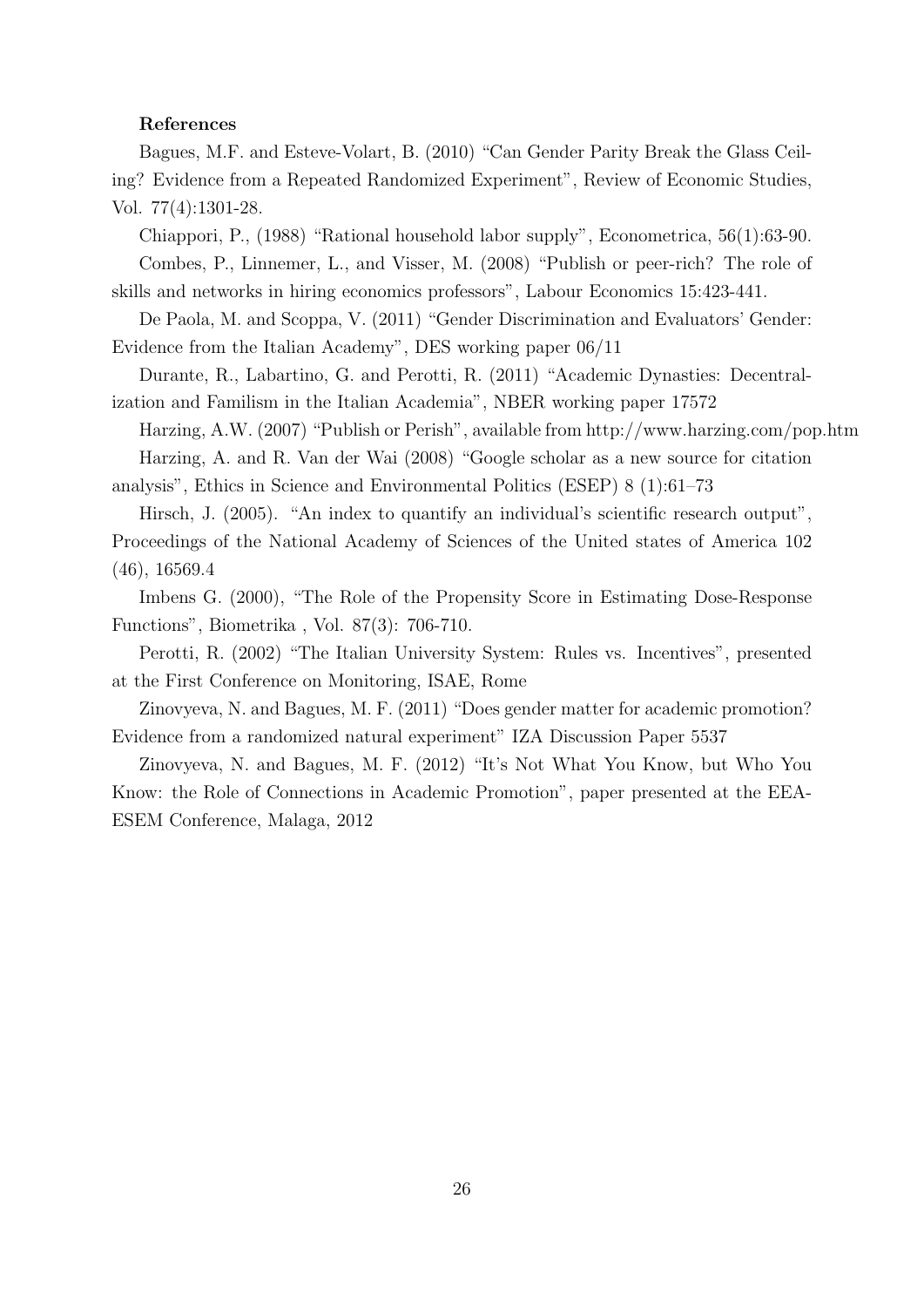# Tables & Figures

|       |        | Table 1: <i>Concorsi</i> by year of the call |    |             |       |
|-------|--------|----------------------------------------------|----|-------------|-------|
|       |        | Pre-reform                                   |    | Post-reform |       |
|       | Single | Double Single Double                         |    |             | Total |
| 2004  |        | 126                                          |    |             | 126   |
| 2005  | 24     | 115                                          |    |             | 139   |
| 2006  | 46     |                                              |    |             | 46    |
| 2007  |        |                                              |    | $\bullet$   |       |
| 2008  |        |                                              |    | 148         | 149   |
| 2009  |        |                                              | 12 | 20          | 32    |
| Total |        |                                              | 13 | 168         | 492   |

Table 2: Failures by type of concorso

|                     |     | Pre-reform Post-reform | Total |
|---------------------|-----|------------------------|-------|
| Double: Appointment | 219 | 143                    | 362   |
| Double: Failure     | 22  | 25                     | 47    |
| Single: Appointment | 56  | 10                     | 66    |
| Single: Failure     | 14  | 3                      | 17    |
| Total               | 311 | 181                    |       |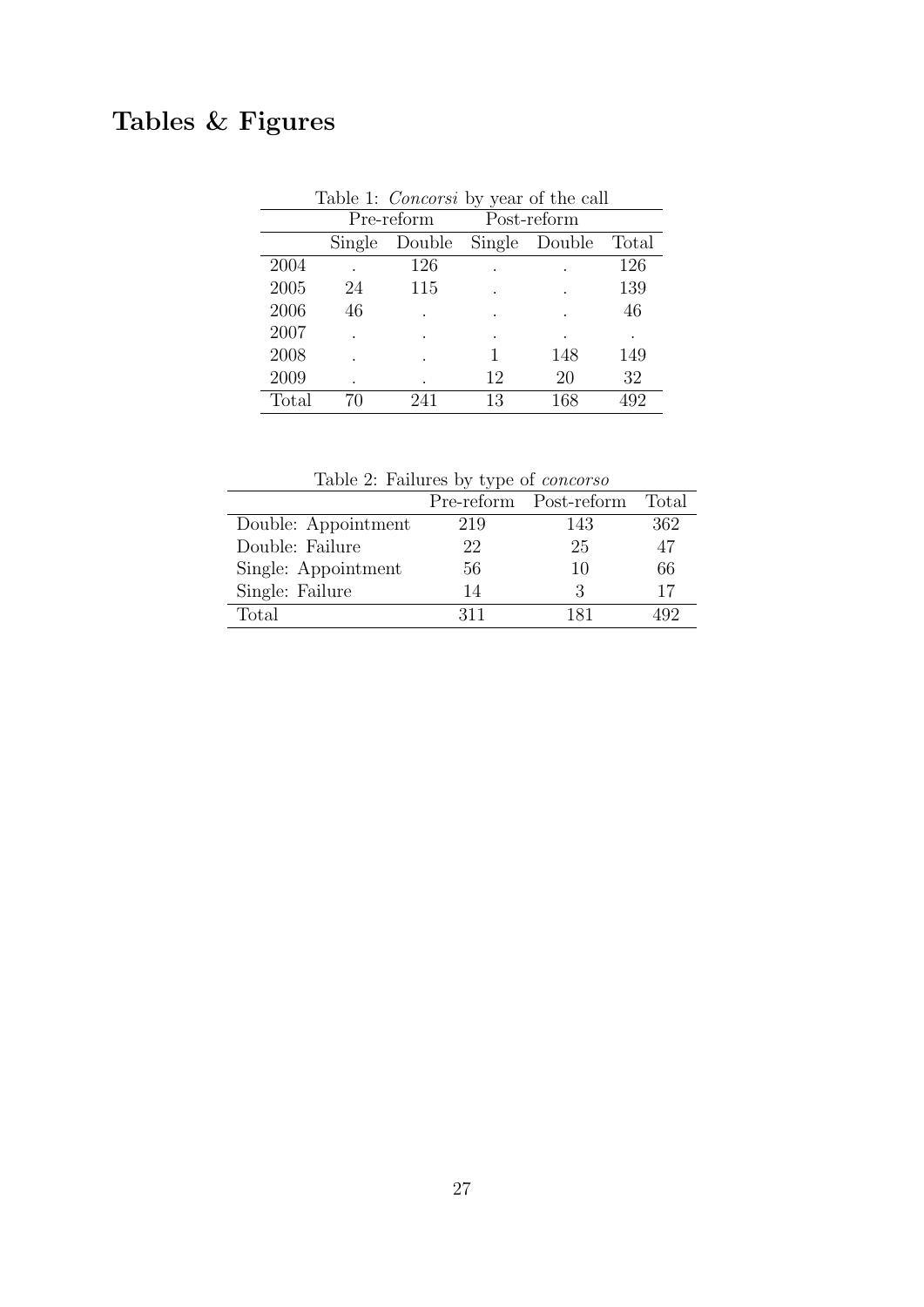| Table 3: Summary statistics - Double qualification | Pooled Sample<br>Randomized Committees<br>Elected Committees | Obs.<br>IQR<br>Median<br>Mean<br>Obs.<br>IQR<br>Median<br>Mean<br>Obs.<br>IQR<br>Median |         | СG                | $\begin{array}{c} 1.1 \\ 6.0 \end{array}$<br>$\begin{array}{c} 1.5 \\ -1.5 \end{array}$ | 2222<br>$6.5$ $-7$<br>$-6$<br>$-4.6$<br>0 0 0 0<br>0 0 0 0<br>1 0 0 0<br>$0 7 0 7 0 7$<br>$4 0 7 0 0$<br>೫ ೫ ೫ ೫<br>0<br>4 4 4 0<br>4 4 4 0<br>ಸ ಸ ಸ ಸ<br>1.3 | 3.4<br>$2.\overline{8}$<br>3.8<br>$\frac{0}{1}$ |                        |                   | 352<br>352<br>352<br>0 4 10 4<br>4 6 6 7<br>$\begin{array}{c} 0 & 0 & 0 \\ 2 & 0 & 0 \\ 1 & 0 & 1 \end{array}$<br>8 9 1 2<br>8 9 1 2<br>8 9 1 2<br>$\frac{136}{136}$<br>0 0 10 21<br>0 10 31 31<br>$0.709$<br>$2.09$<br>$1.09$<br>0 N 1 0<br>0 0 0 0 0<br>216<br>216<br>216<br>216<br>15 11 0 21<br>6 11 10 11<br>$\begin{array}{c}\n 2.5 \\  -1.5\n \end{array}$ |                                 | 136<br>$\frac{3}{1}$ |                        | $\frac{5}{2}$<br>2.0<br>136<br>0.5<br>$\frac{0}{1}$ | 352<br>352<br>352<br>$3.454$<br>$3.454$<br>$\begin{array}{c} 2.3 \\ 1.5 \end{array}$<br>o o r<br>ci ci ci ci<br>136<br>$0.709$<br>$0.709$<br>$1.9$<br>80 N H G<br>60 60 60 60<br>216<br>216<br>216<br>216<br>0 1 0 2<br>0 0 0 2<br>$\begin{array}{c} 1.5 \\ 1.5 \end{array}$ | 136                             | 136<br>$1.\overline{3}$ |              | 5.0               | $\frac{927}{921}$<br>9112<br>0 10 10<br>0 10 11<br>0 11<br>$2.3 \times 14$<br>$2.3 \times 14$<br>o o xo ci<br>ci ci ci ci<br>$310$<br>$310$<br>$310$<br>0 8 10 21<br>0 4 10 21<br>$0.708$<br>$2.08$<br>$1.08$<br>80 1 - 81 60<br>61 60 61 61<br>$466$<br>$466$<br>0 0 0 0<br>4 0 0 0 0<br>$0.75$<br>$-1.5$ |                                 | 466<br>نۍ   | 776          |
|----------------------------------------------------|--------------------------------------------------------------|-----------------------------------------------------------------------------------------|---------|-------------------|-----------------------------------------------------------------------------------------|---------------------------------------------------------------------------------------------------------------------------------------------------------------|-------------------------------------------------|------------------------|-------------------|-------------------------------------------------------------------------------------------------------------------------------------------------------------------------------------------------------------------------------------------------------------------------------------------------------------------------------------------------------------------|---------------------------------|----------------------|------------------------|-----------------------------------------------------|------------------------------------------------------------------------------------------------------------------------------------------------------------------------------------------------------------------------------------------------------------------------------|---------------------------------|-------------------------|--------------|-------------------|------------------------------------------------------------------------------------------------------------------------------------------------------------------------------------------------------------------------------------------------------------------------------------------------------------|---------------------------------|-------------|--------------|
|                                                    |                                                              |                                                                                         |         |                   |                                                                                         |                                                                                                                                                               |                                                 |                        |                   |                                                                                                                                                                                                                                                                                                                                                                   |                                 |                      |                        |                                                     |                                                                                                                                                                                                                                                                              |                                 |                         |              |                   |                                                                                                                                                                                                                                                                                                            |                                 |             |              |
|                                                    |                                                              |                                                                                         |         |                   |                                                                                         |                                                                                                                                                               |                                                 |                        |                   |                                                                                                                                                                                                                                                                                                                                                                   |                                 |                      |                        |                                                     |                                                                                                                                                                                                                                                                              |                                 |                         |              |                   |                                                                                                                                                                                                                                                                                                            |                                 |             |              |
|                                                    |                                                              |                                                                                         |         |                   |                                                                                         |                                                                                                                                                               |                                                 |                        |                   |                                                                                                                                                                                                                                                                                                                                                                   |                                 |                      |                        |                                                     |                                                                                                                                                                                                                                                                              |                                 |                         |              |                   |                                                                                                                                                                                                                                                                                                            |                                 |             | 310          |
|                                                    |                                                              |                                                                                         |         |                   |                                                                                         |                                                                                                                                                               |                                                 |                        |                   |                                                                                                                                                                                                                                                                                                                                                                   |                                 |                      |                        |                                                     |                                                                                                                                                                                                                                                                              |                                 |                         |              |                   |                                                                                                                                                                                                                                                                                                            |                                 |             |              |
|                                                    |                                                              |                                                                                         |         |                   |                                                                                         |                                                                                                                                                               |                                                 |                        |                   |                                                                                                                                                                                                                                                                                                                                                                   |                                 |                      |                        |                                                     |                                                                                                                                                                                                                                                                              |                                 |                         |              |                   |                                                                                                                                                                                                                                                                                                            |                                 |             |              |
|                                                    |                                                              |                                                                                         |         |                   |                                                                                         |                                                                                                                                                               |                                                 |                        |                   |                                                                                                                                                                                                                                                                                                                                                                   |                                 |                      |                        |                                                     |                                                                                                                                                                                                                                                                              |                                 |                         |              |                   |                                                                                                                                                                                                                                                                                                            |                                 |             |              |
|                                                    |                                                              | Mean                                                                                    |         | 3.6               | 2.2                                                                                     | 3.9                                                                                                                                                           |                                                 |                        | $2.\overline{3}$  | 2.4                                                                                                                                                                                                                                                                                                                                                               | 2.5                             |                      |                        | 2.4                                                 | $2.5$<br>$2.5$                                                                                                                                                                                                                                                               |                                 | $\ddot{0}$              |              | $\frac{4}{2}$     | $\begin{array}{c} 2.4 \\ 2.6 \end{array}$                                                                                                                                                                                                                                                                  |                                 | 1.9         | 466          |
|                                                    |                                                              |                                                                                         | Failure | h index candidate | h index internal examiner $H_i$                                                         | h index external examiner $H_e$                                                                                                                               | $ H_i-H_e $                                     | Appointment - Idoneo 1 | h index candidate | h index internal examiner $H_i$                                                                                                                                                                                                                                                                                                                                   | h index external examiner $H_e$ | $ H_i-H_e $          | Appointment - Idoneo 2 | h index candidate                                   | h index internal examiner $H_i$                                                                                                                                                                                                                                              | h index external examiner $H_e$ | $ H_i-H_e $             | $\rm{Total}$ | h index candidate | h index internal examiner $H_i$                                                                                                                                                                                                                                                                            | h index external examiner $H_e$ | $ H_i-H_e $ | Observations |

Note: IQR stands for interquartile range. Note: IQR stands for interquartile range.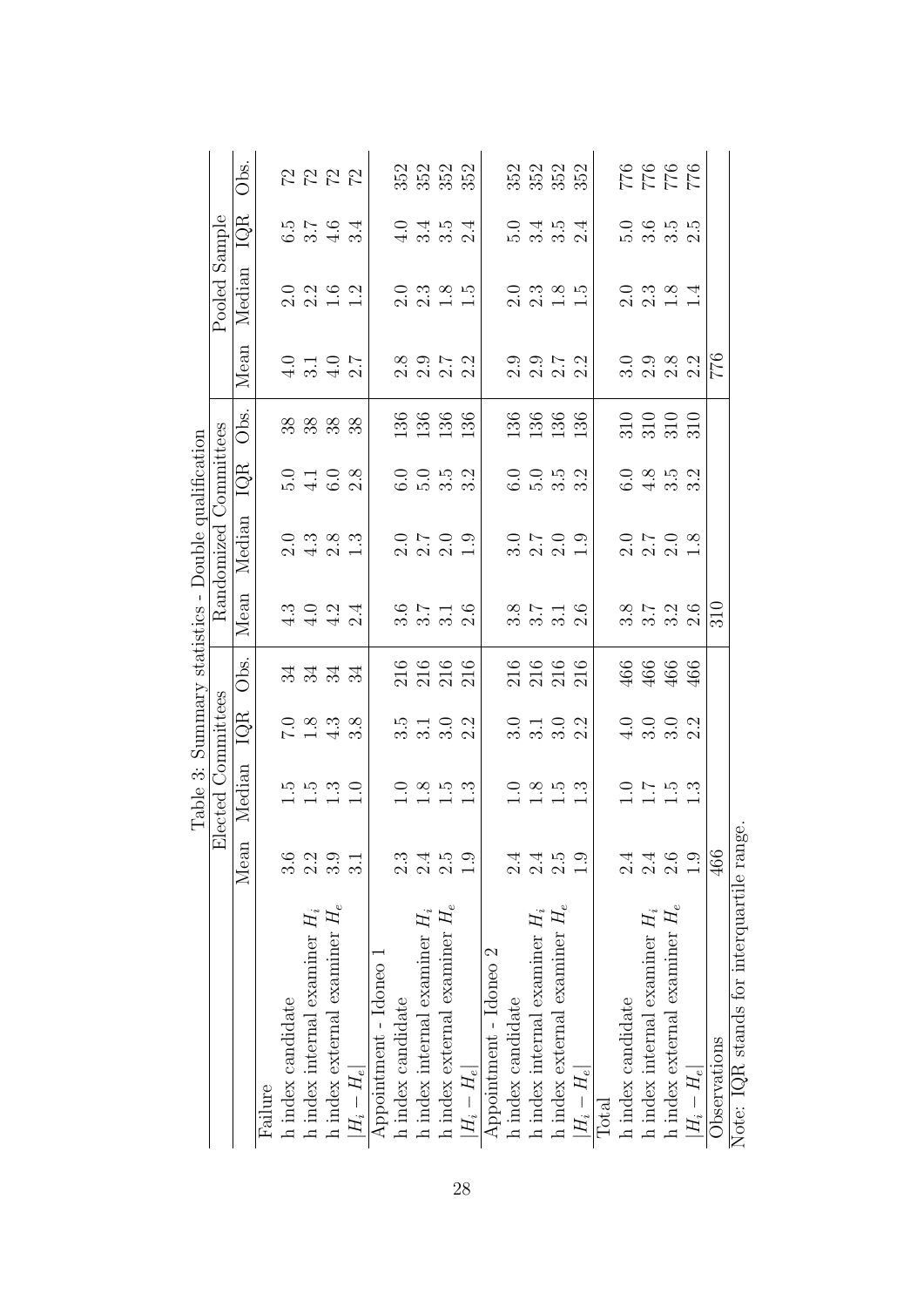|                                          |                  |                                                                    |                                                                                     |          |                                                              | Table 4: Summary Statistics - Single qualification |                              |                            |                                 |                                                           |                                                             |               |
|------------------------------------------|------------------|--------------------------------------------------------------------|-------------------------------------------------------------------------------------|----------|--------------------------------------------------------------|----------------------------------------------------|------------------------------|----------------------------|---------------------------------|-----------------------------------------------------------|-------------------------------------------------------------|---------------|
|                                          |                  | Elected Committees                                                 |                                                                                     |          |                                                              | Randomized Committees                              |                              |                            |                                 | Pooled Sample                                             |                                                             |               |
|                                          | Mean             | Median                                                             |                                                                                     | IQR Obs. |                                                              | Mean Median IQR                                    |                              | Obs.                       |                                 | Mean Median                                               | $\overline{\text{1QR}}$                                     | Obs.<br>O     |
| Failure                                  |                  |                                                                    |                                                                                     |          |                                                              |                                                    |                              |                            |                                 |                                                           |                                                             |               |
| h index candidate                        | $2\ddot{4}$      |                                                                    |                                                                                     |          |                                                              |                                                    |                              |                            |                                 |                                                           |                                                             |               |
| h index internal examiner $H_i$          | 2.3              |                                                                    |                                                                                     | 2222     | $0.5$<br>$7.1$<br>$10.1$<br>$10.1$                           |                                                    | $7.0$<br>0.8<br>16.5<br>17.3 | $\alpha$ $\alpha$ $\alpha$ | $3.140$<br>$3.40$               | $0.60$<br>$0.901$<br>$1.1$                                |                                                             |               |
| h index external examiner $H_e$          | $\frac{5}{1}$    |                                                                    |                                                                                     |          |                                                              |                                                    |                              |                            |                                 |                                                           |                                                             |               |
| $ H_i-H_e $                              | $\overline{0}$ . | $\begin{array}{c} 1.5 \\ 2.3 \\ -1.0 \end{array}$                  | $0.500$<br>$0.500$<br>$1.0$                                                         |          |                                                              | $9.5$<br>$7.1$<br>$17.3$<br>$10.1$                 |                              |                            |                                 |                                                           |                                                             | 2222          |
| Appointment                              |                  |                                                                    |                                                                                     |          |                                                              |                                                    |                              |                            |                                 |                                                           |                                                             |               |
| h index candidate                        | $\frac{4}{2}$    |                                                                    |                                                                                     |          |                                                              |                                                    |                              |                            |                                 |                                                           |                                                             |               |
| h index internal examiner $H_i$          | 2.3              |                                                                    |                                                                                     | 55555    | $\begin{array}{c} 2.00000 \\ 2.000000 \\ \hline \end{array}$ |                                                    |                              | 2222                       | 5<br>2<br>2<br>2<br>2<br>2<br>2 |                                                           |                                                             | 5555          |
| h index external examiner $H_e$          | $\frac{3.0}{3}$  |                                                                    |                                                                                     |          |                                                              |                                                    |                              |                            |                                 |                                                           |                                                             |               |
| $ H_i-H_e $                              | $\overline{8}$ . | $\begin{array}{c} 0 & 0 & 0 \\ 0 & 0 & 0 \\ 0 & 0 & 0 \end{array}$ | $\begin{array}{c c} 0 & 0 & 0 & 0 \\ 0 & 0 & 0 & 0 \\ 1 & 0 & 0 & 0 \\ \end{array}$ |          |                                                              | $2.5$<br>$0.2$<br>$0.8$<br>$0.5$<br>$0.5$          | $-3.59$<br>$-4.59$           |                            |                                 | $\begin{array}{c} 0.0000 \\ 0.0000 \\ 0.0000 \end{array}$ | $\begin{array}{c} 0.0300 \\ 0.00000 \\ 0.00000 \end{array}$ |               |
| Total                                    |                  |                                                                    |                                                                                     |          |                                                              |                                                    |                              |                            |                                 |                                                           |                                                             |               |
| h index candidate                        | $\frac{4}{2}$    |                                                                    |                                                                                     |          |                                                              |                                                    |                              |                            |                                 |                                                           |                                                             |               |
| h index internal examiner $H_i$          | 2.3              | $0.100$<br>$0.000$                                                 |                                                                                     | 5555     | $4.541$<br>$4.541$                                           | 0 0 1 0<br>0 0 1 0<br>0 0 1                        | 0 0 m 0<br>0 1 m 4           | 2222                       | 2.8 0 1<br>2.8 1<br>2.9 1       |                                                           | $1.0$<br>$1.0$<br>$1.3$<br>$1.3$                            | 11111<br>1111 |
| h index external examiner $H_e$          | $\frac{1}{2}$    |                                                                    |                                                                                     |          |                                                              |                                                    |                              |                            |                                 |                                                           |                                                             |               |
| $ H_i-H_e $                              | $\frac{0}{1}$    |                                                                    |                                                                                     |          |                                                              |                                                    |                              |                            |                                 |                                                           |                                                             |               |
| Observations                             | 65               |                                                                    |                                                                                     |          | $\overline{2}$                                               |                                                    |                              |                            | $\frac{7}{7}$                   |                                                           |                                                             |               |
| Note: IOB stands for intercuartile rance |                  |                                                                    |                                                                                     |          |                                                              |                                                    |                              |                            |                                 |                                                           |                                                             |               |

Note: 1QK stands for interquartile range. Note: IQR stands for interquartile range.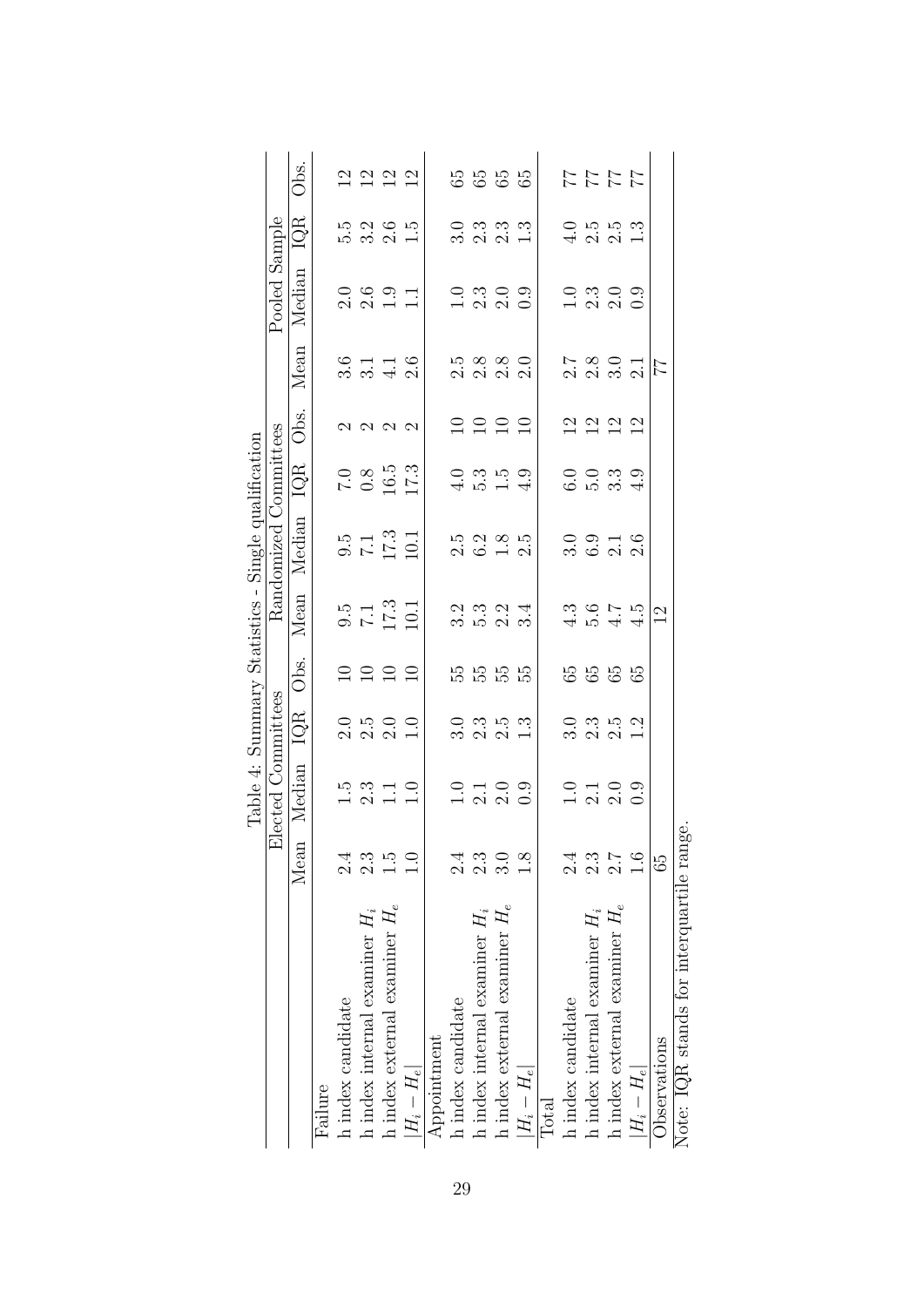|                               |             | Table 5: Double qualification |                   |            |                              |
|-------------------------------|-------------|-------------------------------|-------------------|------------|------------------------------|
|                               |             | Two Stage Procedure           |                   |            | Single Stage Procedure (OLS) |
| Parameter                     | First Stage | Second Stage                  | Second Stage      |            |                              |
|                               |             | Idoneo 2                      | Idoneo 1 (Winner) | Idoneo 2   | Idoneo 1 (Winner)            |
|                               |             |                               |                   |            |                              |
| $\frac{\Delta_H}{\sigma}$     | $1.345***$  |                               |                   |            |                              |
|                               | (0.391)     |                               |                   |            |                              |
| $\frac{\Delta_L}{\sigma}$     | $-2.677***$ |                               |                   |            |                              |
|                               | (0.413)     |                               |                   |            |                              |
| $\frac{1}{\sigma}$            | $0.074**$   |                               |                   |            |                              |
|                               | (0.036)     |                               |                   |            |                              |
| $\frac{\theta_1}{\sigma}$     | $-0.211$    |                               |                   |            |                              |
|                               | (0.142)     |                               |                   |            |                              |
| $\frac{\theta_2}{\sigma}$     | $-0.079***$ |                               |                   |            |                              |
|                               | (0.022)     |                               |                   |            |                              |
| $\pi._1$                      |             | $0.535***$                    | $0.595***$        | $0.527***$ | $0.605***$                   |
|                               |             | (0.179)                       | (0.152)           | (0.092)    | (0.080)                      |
| $\pi._2$                      |             | $-0.071$                      | 0.142             | $-0.174$   | 0.027                        |
|                               |             | (0.169)                       | (0.153)           | (0.122)    | (0.121)                      |
| $(\pi._1\text{-}1)\theta _1$  |             | $-0.206$                      | 0.100             | $-0.296*$  | 0.073                        |
|                               |             | (0.394)                       | (0.305)           | (0.161)    | (0.162)                      |
| $(\pi_{\cdot 1} - 1)\theta_2$ |             | $0.091**$                     | $\,0.034\,$       | 0.030      | $-0.003$                     |
|                               |             | (0.045)                       | (0.037)           | (0.025)    | (0.023)                      |
| $\sigma$                      | $13.519**$  |                               |                   |            |                              |
|                               | (6.563)     |                               |                   |            |                              |
| $\Delta_H$                    | 18.190*     |                               |                   |            |                              |
|                               | (10.479)    |                               |                   |            |                              |
| $\Delta_L$                    | $-36.192**$ |                               |                   |            |                              |
|                               | (17.646)    |                               |                   |            |                              |
| $\theta_1$                    | $-2.846$    | 0.442                         | $-0.246$          |            |                              |
|                               | (1.902)     | (0.920)                       | (0.733)           |            |                              |
| test $\theta_1$ [p-val]       |             | [0.063]                       | [0.128]           |            |                              |
| $\theta_2$                    | $-1.067*$   | $-0.194*$                     | $-0.083$          |            |                              |
|                               | (0.604)     | (0.093)                       | (0.733)           |            |                              |
| test $\theta_2$ [p-val]       |             | [0.109]                       | [0.081]           |            |                              |

Note: Standard errors in parentheses. \*\*\*  $p<0.01$ , \*\*  $p<0.05$ , \*  $p<0.1$ . The upper panel reports estimates as obtained from modified probit (column 1), truncated regressions (columns 2 and 3), and OLS on the sub-sample of concorsi ended with an appointment (column 3). The lower panel reports the implied structural parameters. Standard errors of columns 1 to 3 are obtained by parametric bootstrapping the two stage procedure.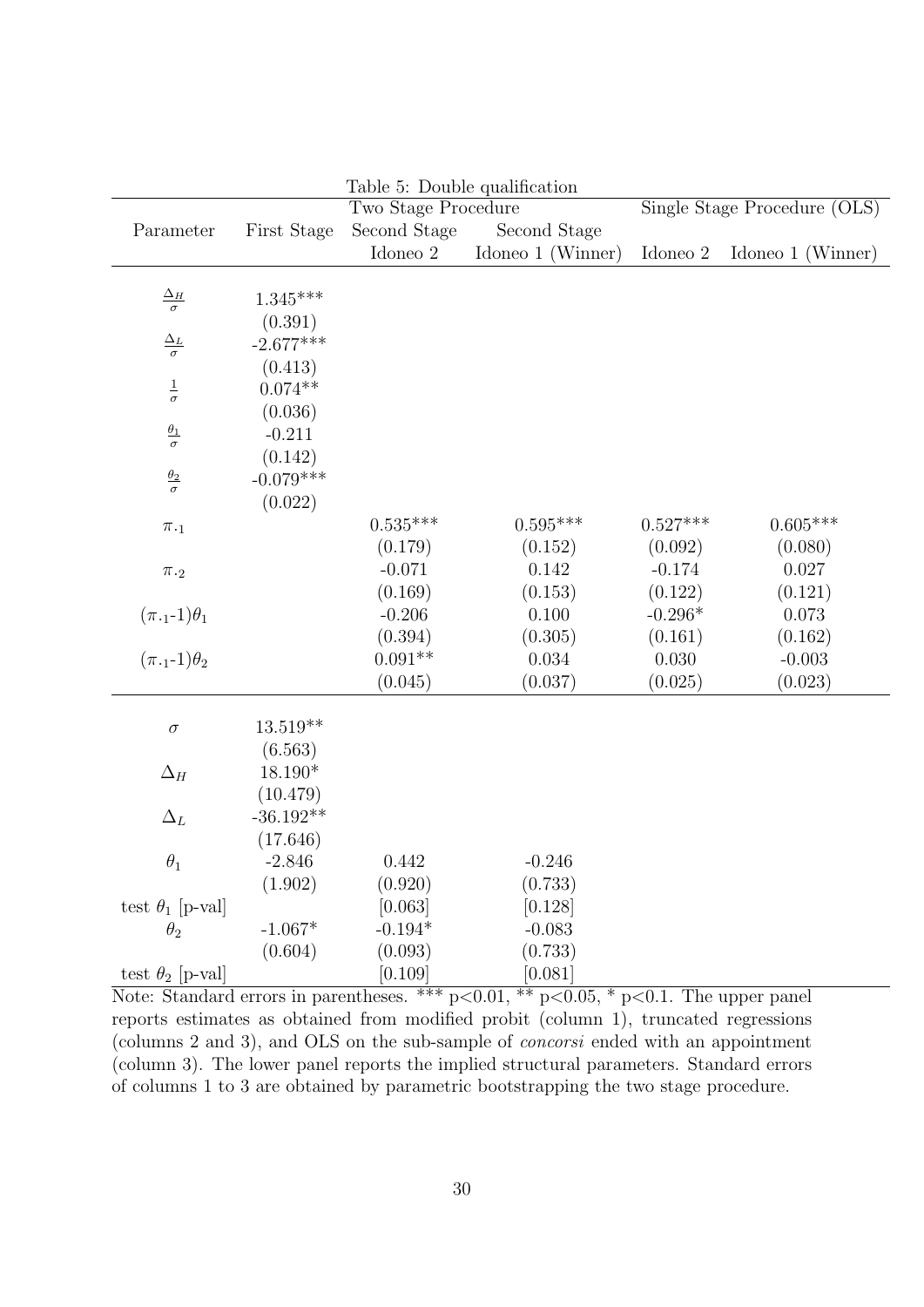|                           |                        | rapie o. pingie quanneauon<br>Two-Stage Procedure | Single-Stage Procedure (OLS) |
|---------------------------|------------------------|---------------------------------------------------|------------------------------|
| Parameter                 | First Stage            | Second Stage - Winner                             | Winner                       |
|                           |                        |                                                   |                              |
| $\frac{\Delta_H}{\sigma}$ | $0.950**$              |                                                   |                              |
|                           | (0.395)                |                                                   |                              |
| $\frac{\Delta_L}{\sigma}$ | $-3.780**$             |                                                   |                              |
|                           | (1.675)                |                                                   |                              |
| $\frac{1}{\sigma}$        | 0.178                  |                                                   |                              |
|                           | (0.109)                |                                                   |                              |
| $\frac{\theta_1}{\sigma}$ | $-0.427*$              |                                                   |                              |
|                           | (0.230)                |                                                   |                              |
| $\frac{\theta_2}{\sigma}$ | $-0.084**$             |                                                   |                              |
|                           | (0.036)                |                                                   |                              |
| $\pi_{s1}$                |                        | $0.458***$                                        | $0.455***$                   |
|                           |                        | (0.162)                                           | (0.136)                      |
| $\pi_{s2}$                |                        | $-0.165$                                          | $-0.151$                     |
|                           |                        | (0.248)                                           | (0.302)                      |
| $(\pi_{s1}-1)\theta_1$    |                        | $0.039\,$                                         | $-0.088$                     |
|                           |                        | (0.231)                                           | (0.203)                      |
| $(\pi_{s1}-1)\theta_2$    |                        | $-0.025$                                          | $-0.059$                     |
|                           |                        | (0.031)                                           | (0.044)                      |
|                           |                        |                                                   |                              |
| $\sigma$                  | 5.614                  |                                                   |                              |
|                           | (3.437)                |                                                   |                              |
| $\Delta_H$                | 5.332                  |                                                   |                              |
|                           | (3.600)<br>$-21.221**$ |                                                   |                              |
| $\Delta_L$                |                        |                                                   |                              |
| $\theta_1$                | (10.597)<br>$-2.396*$  | $-0.072$                                          |                              |
|                           | (1.226)                |                                                   |                              |
| test $\theta_1$ [p-val]   |                        | (0.417)<br>[0.064]                                |                              |
| $\theta_2$                | $-0.470*$              | 0.047                                             |                              |
|                           | (0.274)                | (0.059)                                           |                              |
| test $\theta_2$ [p-val]   |                        | [0.058]                                           |                              |

Table 6: Single qualification

Note: Standard errors in parentheses. \*\*\*  $p<0.01$ , \*\*  $p<0.05$ , \*  $p<0.1$ . The upper panel reports estimates as obtained from modified probit (column 1), truncated regressions (column 2), and OLS on the sub-sample of concorsi ended with an appointment (column 3). The lower panel reports the implied structural parameters. Standard errors of columns 1 and 2 are obtained by parametric bootstrapping the two stage procedure.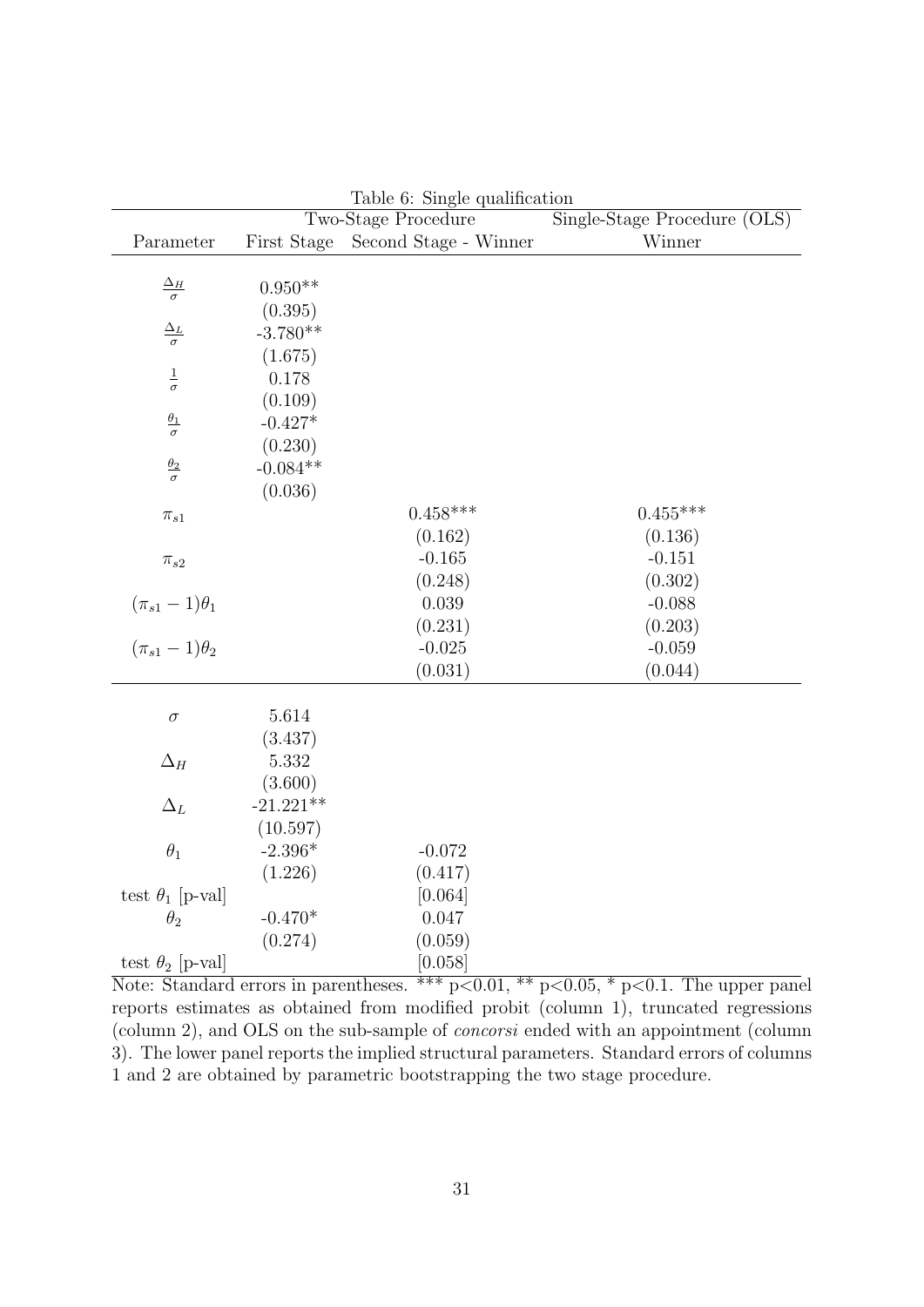

32